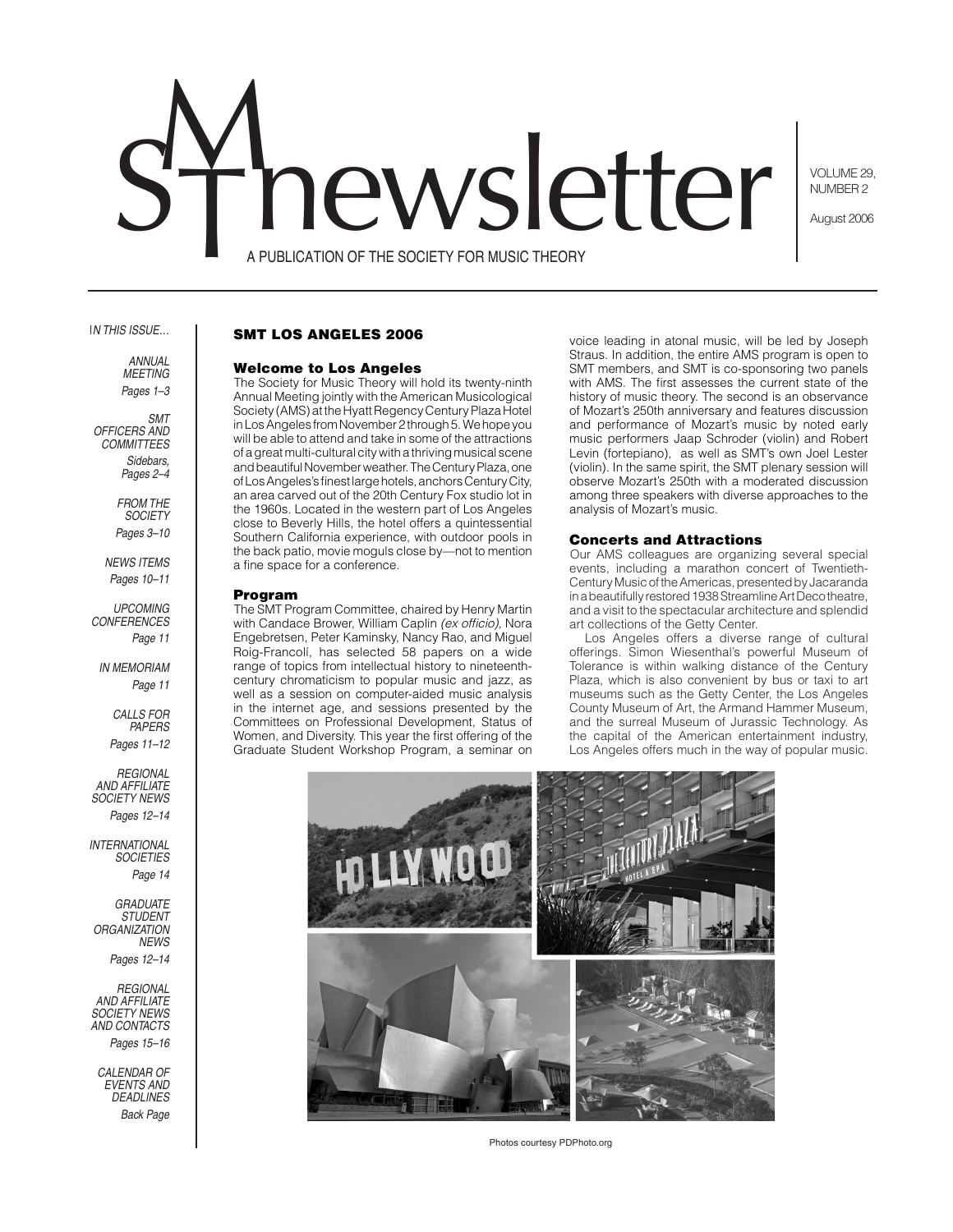## SOCIETY FOR MUSIC THEORY 2006 Executive Board

William Caplin *President,* 2007 Schulich School of Music McGill University 555 Sherbrooke Street West Montréal, Québec Canada H3A 1E3 caplin@music.mcgill.ca

Joel Lester *Past President* lesterj@newschool.edu

Robert Hatten *Vice President,* 2007 Jacobs School of Music Indiana University Bloomington, IN 47405 rohatten@indiana.edu

Nancy Rogers *Secretary,* 2008 College of Music Florida State University Tallahassee, FL 32306-1180 nancy.rogers@fsu.edu

Claire Boge *Treasurer,* 2006 Department of Music Miami University Oxford, OH 45056 bogecl@po.muohio.edu

Victoria Long *Executive Director* (ex officio) vlong@uchicago.edu

Warren Darcy, 2006 Oberlin Conservatory of Music Judy Lochhead, 2006 Stony Brook University Frank Samarotto, 2007 Indiana University Janna Saslaw, 2007 Loyola University, New Orleans Michael Buchler, 2008 Florida State University Catherine Nolan, 2008 University of Western Ontario

The Society for Music Theory publishes the SMT Newsletter in mid-February and August, with respective submission deadlines of December 1 and June 1.

Send materials at any time to: Joseph Kraus, Editor, SMT Newsletter College of Music Florida State University Tallahassee, FL 32306-1180 joseph.kraus@fsu.edu

Conference attendees may want to visit clubs on the Sunset Strip. Those who wish to make the trip to downtown Los Angeles will find a monumental cultural district taking shape on Grand Avenue adjacent to the 1960s Music Center: The Cathedral of Our Lady of the Angels (2002), the Colburn School of Performing Arts with Zipper Concert Hall (1998) and Conservatory of Music (under construction), the Museum of Contemporary Art (1986), and the Walt Disney Concert Hall (2003).

The astonishing architecture and acoustics of Disney Hall have brought the Los Angeles Philharmonic to peak form. On Thursday, November 2 and Friday, November 3 at 8 and Sunday, November 5 at 2, the Philharmonic will perform Henze's *Erlkönig,* Brahms's Violin Concerto with Joshua Bell as soloist, and (except for Friday) Schubert's Symphony No. 6. Jonathan Nott conducts. In addition, at Disney Hall, on Wednesday night, November 1, Joshua Bell will join members of the Philharmonic in a chamber music concert. Tickets go fast; see http://wdch .laphil.com.

However, cultural institutions are only part of the story of Los Angeles, which is also one of the world's great multi-ethnic cities. Visitors will probably experience this through the food; almost every cuisine under the sun is available.

# Conference Guide Program

If you are new to SMT conferences, you may wish to avail yourself of the conference guide program, which pairs less-experienced attendees with more experienced members of the Society to meet informally to discuss the program, have lunch, attend a session, or the like. To request a conference guide or to offer to serve as a guide, see the conference home page at www.societymusictheory.org.

# Weather

For many visitors, Los Angeles in early November will seem quite warm. Expect high temperatures in the high 60s to mid 70s and lows in the low to mid 50s. Rain is rare though not out of the question. Visitors who remember LA 30 years ago will be pleased to learn that the air quality has improved somewhat, and that Century City is in one of the clearer areas of the city.

# Conference Registration

To register, complete the form included with this newsletter or register online by going to the SMT Web site and following the link to "2006 conference." For members of SMT or AMS, the registration fee is \$80 (\$40 for students and retirees) if received by September 30; \$100 (\$55 for students and retirees) if received by October 15; and \$130 beginning October 16. For information on joining SMT, see http://www.societymusictheory.org.

# Hotel Information

A block of rooms has been reserved at the Hyatt Regency Century Plaza Hotel at the special rate of \$167 (single), \$187 (double), \$207 (triple), or \$227 (quad) per night plus 14.045% tax. This rate is only available for reservations received no later than October 5, 2006. To make a reservation, call the hotel at (310) 228-1234. Quote the AMS/SMT meeting reservation code, G-MUSC, when making reservations. More information, as well as online reservations or scheduling of rooms for meetings or receptions, can be found at www.societymusictheory .org. *SMT members are strongly encouraged to book rooms in the conference hotel. Doing so will help the Society to avoid penalities and negogiate the best possible rates for future meetings.*

# Transportation to Los Angeles

Of the several Los Angeles area airports, Los Angeles International Airport (LAX) is by far the closest—about 11 miles from the conference hotel. Super Shuttle (1-800-BLUE VAN) and Prime Time Limousine (1-800-RED-VANS) offer shared shuttle service for \$13 or \$15 one-way per passenger (look for the orange "Shared Ride Vans" signs outside the terminal). Taxi fare to the hotel is on the order of \$30 and may be shared by up to four passengers. Public transportation between the airport and the hotel is not reasonably possible. Shared shuttles from Burbank (BUR) are \$28 and from Long Beach (LGB) \$38. The Orange County (SNA) and Ontario (ONT) Airports are both about 50 miles away, hence not recommended. If distance is not a deterrent, it is also possible to reach Los Angeles by car or by AMTRAK. Rail passengers should take a cab from Union Station (approx. \$35) to Century City.

# Getting Around Los Angeles

Century City is in the heart of Los Angeles's active west side. The Century City Shopping Center, adjacent to the Century Plaza, features a stunningly upscale—but still reasonably affordable—food court, as well as a number of fine restaurants. The famous shopping district of Rodeo Drive in Beverly Hills is a walkable mile away, and there are numerous restaurants within 2 or 3 miles serving quite a few cuisines and catering to all price ranges. If the good news is that the Hyatt Regency Century Plaza is centrally located, the bad news is that this does not mean things are close. To put things in perspective, it is 2.5 miles to UCLA, 6 miles to Santa Monica's famous pier, beaches, and restaurants, and 7 miles to Hollywood. Downtown LA (with Disney Hall and the rest of the Music Center) is 10 miles away. Farther afield, the studios of Burbank are 15 miles north, Pasadena is 20 miles northeast, and Disneyland is 35 miles southeast. Century City itself is a bustling business district during the week, but its convenience stores and copy shops close for the weekend. (Attention, presenters with last minute copying!)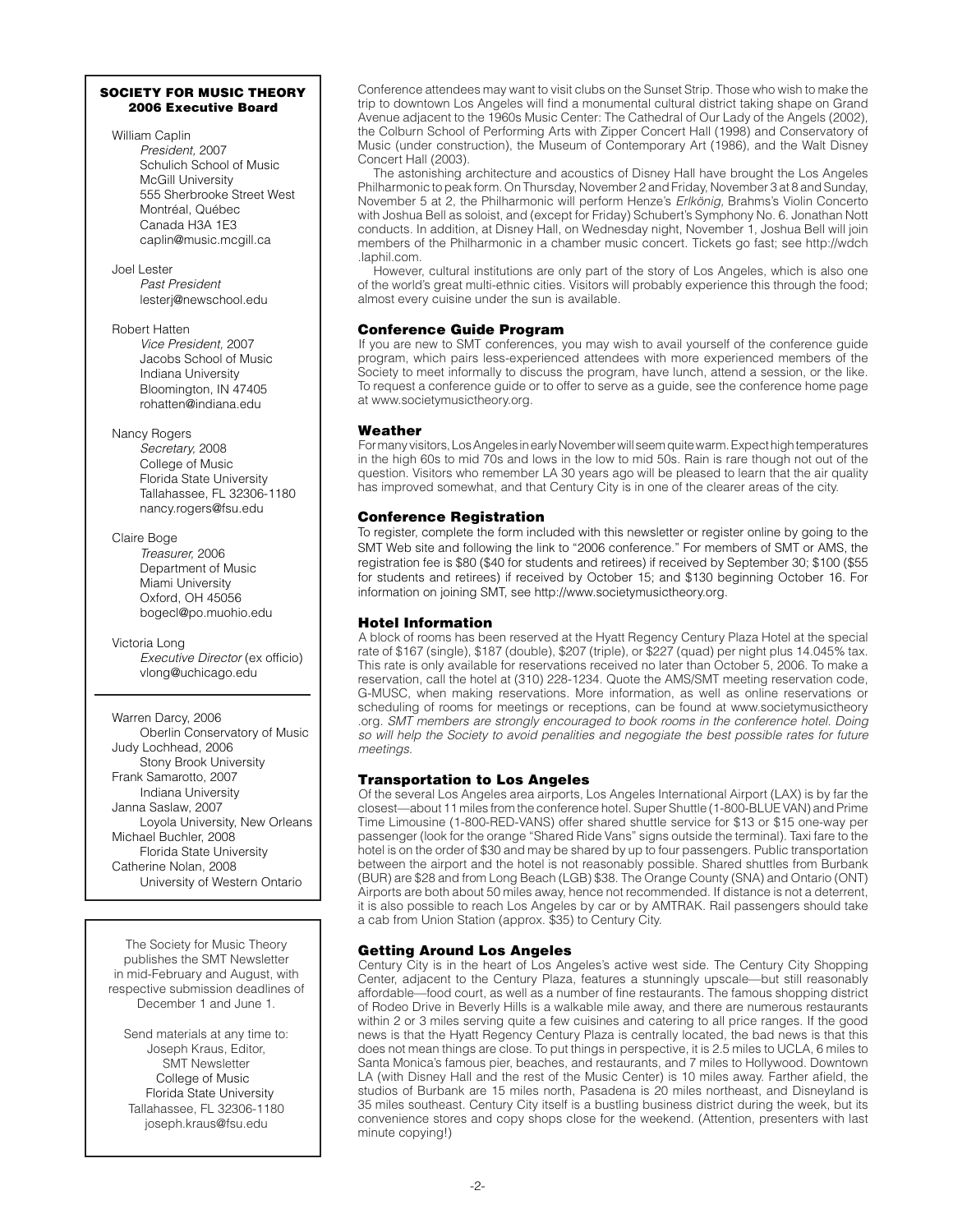In short, getting around the city will be a challenge. For relatively short trips, city buses are a good possibility; see http://socaltransport.org for schedules. (The fairly new subway system doesn't extend to Century City.) If you plan to see a lot of Los Angeles, you may wish to rent a car (and perhaps find someone to share the rental). Parking at the hotel is \$15/day, and there are few other ways to store a car close by. If you don't wish to venture farther than Downtown, taxicabs are a good way to go, especially if you can share. It is safe to budget \$6 for the first mile, \$3 per additional mile, not including tip. There is no charge for extra passengers.

The AMS and SMT Local Arrangements Committees are working to provide information and strategies to help you make the most of your visit. Look for guides to local restaurants, attractions, and transportation options at the conference check-in tables.

## Local Arrangements Committee

The Local Arrangements Committees are chaired by Alfred Cramer (SMT) and Mitchell Morris (AMS). Should questions arise regarding local arrangements, please e-mail Alfred Cramer <acramer@pomona.edu>.

# NEWS FROM THE SOCIETY

## Report from the President

*Item:* The program of the upcoming Society for Music Theory Meeting in Los Angeles contains thirteen joint sessions with the American Musicological Society—surely a record number—including two joint special sessions on the history of theory and the relationship of performance and analysis. Ironically, the one session devoted to "sketch studies," a research domain traditionally associated with historical musicology, is sponsored not by AMS, but by SMT. *Item:* This year's spring issue of the *Journal of the American Musicological Society*  featured two (out of three) lead articles by distinguished members of the SMT (Kofi Agawu and Joseph Strauss), and that same issue contains a book review of Lawrence Zbikowski's *Conceptualizing Music,* which won our Wallace Berry Award in 2004. In the last several years, *JAMS* has published lead articles by theorists Ian Bent, Rick Cohn, Joel Lester, and myself. *Item:* This past spring, I had the honor of being invited, as President of SMT, to present the keynote address at the Society for Musicology in Ireland; earlier in the year, I adjudicated a doctoral dissertation in musicology in Belgium; and last summer, I participated in a conference on late eighteenth-century music, whose members consisted almost equally of historical musicologists and music theorists.

What's happening here? After all, our Society was founded a little less than thirty years ago through a schism with the AMS, and the intervening years have witnessed several waves of controversy, in which eminent musicologists (largely of the "new" variety) have challenged the legitimacy of modern music-theoretical pursuits. Kofi Agawu's 2004 article in *Music Analysis* ("How We Got Out of Analysis, and How to Get Back in Again") summarizes well the history of this troubled relationship between music history and theory, though he observes that by 2004 "a new stability is in evidence; it is somewhat precarious, however." I would like to think that, two years later, we have moved beyond this precarious state into a solid and productive association with our colleagues in the AMS. Indeed, it may well be the case that the frictions cited by Kofi never really disrupted what have actually been amiable relations between our societies for many years. Since SMT's founding, we have held our annual meeting every other year with the AMS, and at all of these meetings, various joint sessions and other special events have encouraged the interaction of members of both societies. And especially now that each group has the expert guidance of professional executive directors, a strong spirit of cooperation and mutual support has emerged as a normal modus operandi. Most significantly, I believe, is the recognition and general acceptance that the music research conducted by members of both societies issues from the same basic impulse—our profound emotional and intellectual engagement with music of all kinds—and that the results of this research have the potential of being valuable and relevant to historians and theorists alike.

This past spring, my *ex officio* membership on the Program Committee permitted me to witness first-hand how cordially and effectively our committee interacted with our counterpart in the AMS. Thanks to the efforts of the two program chairs, Henry Martin (SMT) and Anne Schreffler (AMS), we forged a program that contains, as mentioned above, a record number of joint sessions. As well, our special plenary session, "Mozart and Modes of Analysis," will include the participation of a past president of the AMS, James Webster, who has also been a long-time member of SMT. (Other participants include Kofi Agawu, Robert Gjerdingen, and Janet Schmalfeldt.) When we meet together in Los Angeles this November, I encourage us all to celebrate the vital and productive association that our two societies have enjoyed and will continue to enjoy in the future.

## \*\*\*\*\*\*\*\*\*\*\*\*\*\*

Yes, she's back! But only for one issue. I'm referring to Mary Arlin, who is editor for this issue of the Newsletter. We were disappointed, of course, that Wayne Petty could no longer continue with this position (as he explained in the closing editorial of the last issue), and I want to thank him for the wonderful work on the issues that he edited. But we are extremely fortunate that Mary agreed to step in, on very short notice, to take over this vital task. On behalf of the entire SMT, I want to extend our enormous gratitude to Mary for the incredible devotion to the Society that she has shown for so many years and, more specifically, for her immediate willingness to help us out at a time of particular need. As for the future of the Newsletter, I can assure the members that it will be placed in the most capable of hands. Our next editor will be  $\left( \begin{array}{c} \text{continued} \\ \text{0} \end{array} \right)$ 

## SOCIETY FOR MUSIC THEORY 2006 Committees

## Publications Committee

Thomas Christensen, chair Brian Alegant Mark Butler Michael Klein Adam Krims Tim Koozin Rebecca Leydon Jeff Perry Wayne C. Petty

#### 2006 Program Committee

Henry Martin, chair Peter Kaminsky (SMT 2007 Program Committee chair) Candance Brower William Caplin, *ex officio* Nora Engebretsen Nancy Rao Miguel Roig-Francolí

#### Nominating Committee

Patrick McCreless, chair David Bernstein Jocelyn Neal Robert Peck Janet Schmalfeldt

#### Publications Awards Committee

Charles Smith, chair Julian Hook Fred Lerdahl Andrew Mead Lynne Rogers Robert Wason

#### Committee on the Status of Women

Lori Burns, chair Heather Feldman Ellie Hisama Heather Platt Brenda Ravenscroft Sarah Reichardt Deborah Rifkin Daniel Sonenberg Joseph Straus

## Publication Subventions

Committee Robert Hatten, chair Thomas Christensen Rebecca Leydon Judy Lochhead David Temperley

#### Committee on Diversity

Frederick Bashour, chair Jane Clendinning Clare Eng Philip Ewell Jeannie Guerrero Horace Maxile

# Professional Development

# **Committee**

John Cuciurean, chair Gretchen Foley Áine Heneghan Evan Jones Severine Neff Eve Poudrier David Smyth Kevin Swinden Keith Waters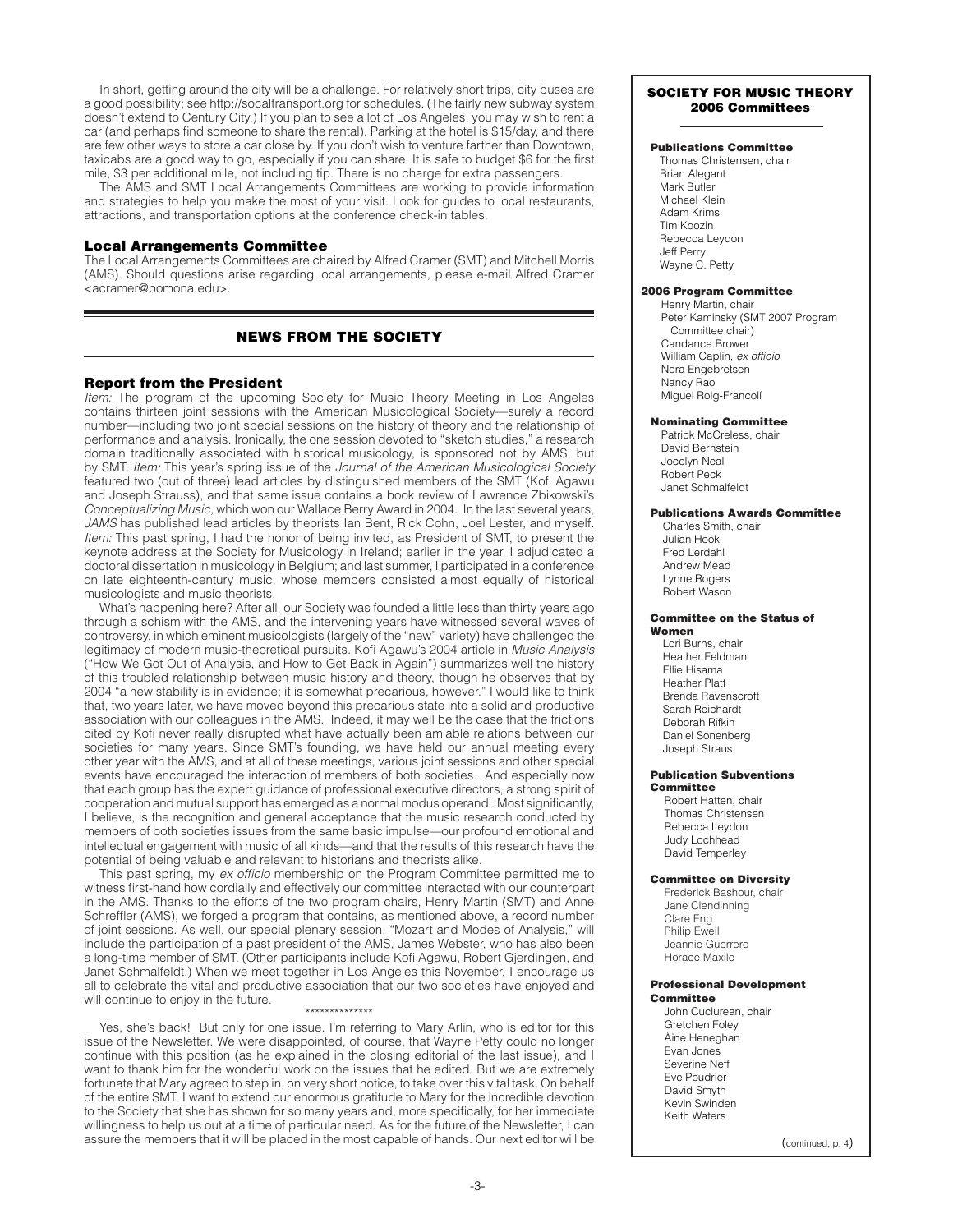## SOCIETY FOR MUSIC THEORY 2006 Committees, continued

## Networking Committee

Lawrence Zbikowski, chair Bret Aarden Thomas Christensen, *ex officio* David Hainsworth Tim Koozin Robert Kosovsky David Neumeyer Richard Plotkin Leigh VanHandel William Renwick Brent Yorgason

#### Editors

Henry Klumpenhouwer, Editor *Music Theory Spectrum* Adam Krims, Reviews Editor *Music Theory Spectrum* Tim Koozin, Editor *Music Theory Online* Jeff Perry, Reviews Editor *Music Theory Online* Mary I. Arlin, Interim Editor *SMT Newsletter*

#### Music Theory Spectrum Editorial Board

Dora Haninnen Richard Hermann Gretchen Horlacher Marianne Kielian-Gilbert Adam Krims Michael Klein Henry Klumpenhouwer Justin London Elizabeth West Marvin Severine Neff William Rothstein Philip Rupprecht Ramon Satyendra Peter Smith Lawrence Zbikowski

#### Music Theory Online Editorial Board

Michael Buchler Norman Carey Marion Guck Tim Koozin Rebecca Leydon Richard Parncutt Jeff Perry Peter Schubert

#### Ad Hoc Bylaws Committee

Justin London, chair Richard Cohn Janna Saslaw James Webster Victoria Long, *ex officio*

#### Local Arrangements

Los Angeles (2006) Alfred Cramer, chair alfred.cramer@pomona.edu Baltimore (2007) Paul Mathews, chair pmathew1@jhem.jhml.edu

## Legal Advisor

Wayne Alpern waynealp@aol.com

Joseph Kraus, newly ensconced at Florida State University. In other changes to our editorial team, I am pleased to announce that the Executive Board has approved the appointment of Henry Klumpenhouwer as the next editor of *Music Theory Spectrum.* For more details on these two appointments, please see the announcement by Thomas Christensen, chair of the Publications Committee, later in this issue.

As you recall, our business meeting last year in Cambridge occupied itself considerably with matters pertaining to our bylaws. I'm afraid that they are on the agenda again for this year. For quite some time, our bylaws have been seriously outdated and, in comparison to most other academic societies, overly detailed as regards operational procedures. Several years ago, past president Joel Lester set up an ad hoc committee to oversee a wholesale revision of the bylaws. That group has now successfully completed its work, and the executive board has approved sending the revisions to a vote of the members. Please see the report in this Newsletter by Justin London, chair of the Ad hoc Bylaws Committee, who outlines the salient changes reflected in the new bylaws. I thank Justin and his colleagues—Richard Cohn, Janna Saslaw, and James Webster—for their hard and thoughtful work. It is to be hoped that the approval of these revisions at our business meeting will put to rest bylaws matters for many years to come.

Finally, I am pleased to report that a major SMT initiative is set to be launched at this year's annual meeting—the Graduate Student Workshop Program (GSWP). Through the vision and generosity of Wayne Alpern, administrative director of GSWP, along with the support of the GSWP subcommittee (Peter Kaminsky, Henry Martin, and Lynne Rogers, chair), SMT can now offer selected graduate students an active educational experience to supplement their regular attendance at paper sessions. As Wayne reports elsewhere in this Newsletter, preparations for the start of the program are well underway. The fifteen students for the first workshop have been chosen and are in the process of preparing for their meeting with Joseph Straus, who will lead the session. Thanks again to Wayne and his group for setting up a program that is both innovative in its conception and highly promising for the development of younger scholars in our field.

—William Caplin

#### From the Vice President

I join President William Caplin in expressing our deepest gratitude to Mary Arlin for stepping in as interim Newsletter Editor, and warmest appreciation to Wayne Petty for his invaluable service as the previous editor.

We had three strong applicants for the March round of publication subventions. The recipients and their projects are featured in a separate article. The next deadline is September 15 for receipt of applications by the executive director. Guidelines are posted at the SMT Web site, http://www.societymusictheory.org/index .php?pid=126.

I continue to encourage applications for the SMT-25 support grant for innovative conferences or workshops. Your financial contributions to support this project have enabled us to provide up to \$5000 this year to support an imaginative proposal. The next deadline is September 15 for receipt of proposals by the executive director; the publication subventions committee also evaluates these proposals. Guidelines are posted at the SMT Web site: http://www.societymusictheory.org/index .php?pid=167.

Los Angeles promises to be an exciting venue for our many activities. As vice president, I look forward to meeting over breakfast with the representatives of regional and international societies to learn of your latest initiatives. If you cannot send a representative, please send me a brief communication of your activities, which I will share with the others. You will also find me at meetings of our special interest groups and standing committees. Feel free to contact me at any time <rohatten@indiana.edu> as liaison for your concerns, or simply to share exciting news, which I will communicate to the executive board. For example, this winter the Scholars for Social Responsibility asked for and received permission from the board to post a link at the SMT Web site, with the appropriate constraints on partisan political advocacy, and an indication that their actions do not necessarily represent commitments of the Society as a tax-exempt entity. We appreciate their work this past year on behalf of libraries affected by the Katrina hurricane and floods.

#### —Robert Hatten

#### Actions of the Executive Board

Since the publication of the February 2006 Newsletter, the executive board has approved the following motions:

- 1. to waive the 2006 conference fee for Mary Arlin, in appreciation of her services as Interim Newsletter Editor.
- 2. to appoint Henry Klumpenhouwer Editor of *Music Theory Spectrum.*
- 3. to appoint Joseph Kraus Editor of the *SMT Newsletter.*
- 4. that the revision to the SMT Bylaws proposed by the Ad Hoc Bylaws Committee be submitted for approval at the business meeting of the members during the 2006 SMT Annual Meeting in Los Angeles.
- 5. that the 2006 Annual Meeting fees and required SMT membership be waived for Sue-Ellen Case, Naomi André, Jaap Schröder, and Robert Levin.
- 6. that the SMT authorize funds up to a maximum of \$1000 to cover half of the expenses associated with the special session "Performing Mozart," proposed by the Performance and Analysis Interest Group and sponsored jointly by the SMT and AMS.

—Nancy Rogers

## SMT Publication Subventions

The SMT Publication Subvention Committee is pleased to announce the following awards from the March 15 round of applications: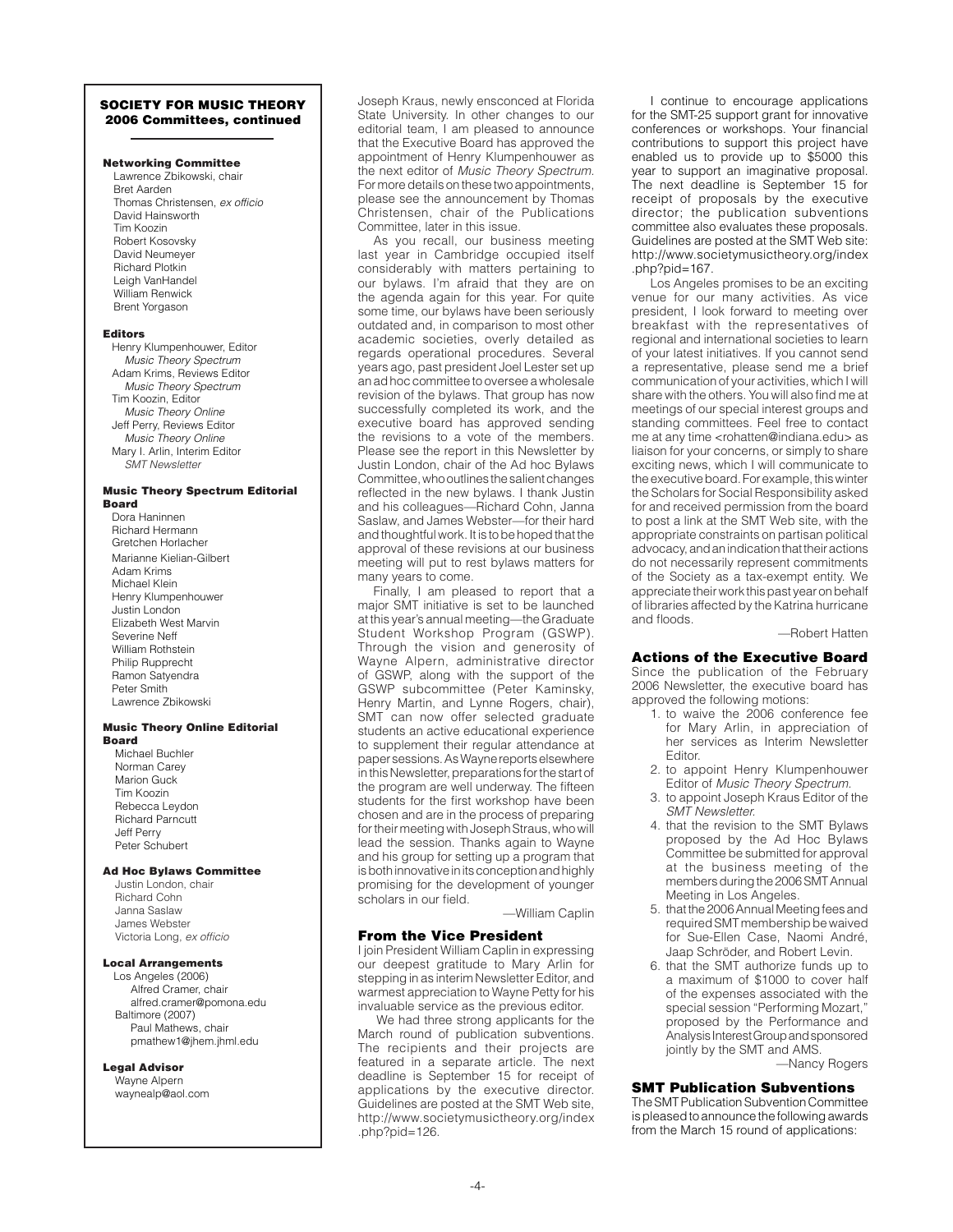- 1. Professor Jeffrey Perry, \$350 for copyright fees to publish the musical examples for his chapter, "Mel Powell and the String Quartet," to appear in *Intimate Voices: Aspects of Construction and Character in the Twentieth-Century String Quartet,* ed. Evan Jones (University of Rochester Press).
- 2. Professor John Snyder, up to \$500 for photographs and permissions from the Bodleian Library to reproduce these in his forthcoming book on Theinred of Dover's *De legitimis ordinibus pentachordorum et tetrachordorum* (Ottawa: Institute of Mediæval Music, c. fall 2006).
- 3. Professor Jeffrey Kresky, up to \$340 for the preparation of music examples for "Some Unusual Tonic Six-Fours," to appear in *Theory and Practice* 32 (2007).

—Robert Hatten

## Two New Editors Appointed

President William Caplin was pleased to announce the appointment of two new editors of important Society publications: Henry Klumpenhouwer will assume the editorship of *Music Theory Spectrum,* while Joseph Kraus will take over as editor of the Society's Newsletter.

Henry Klumpenhouwer is chair and associate professor of music theory at the University of Alberta in Edmonton, Alberta. He received his undergraduate education at the University of Alberta, and a PhD in music theory from Harvard University in 1991, with a dissertation advised by David Lewin. Well known to music theorists for his important contributions to transformational theory, Henry Klumpenhouwer has also published extensively on topics of historical music theory and the analysis of music from Marxist and psychoanalytic perspectives. His many articles have appeared in journals such as *Music Theory Spectrum, Perspectives of New Music,* and the *Journal of Music Theory.*  Together with Adam Krims, he has edited *Music/Ideology: Resisting the Aesthetic*  (Gordon and Breach, 1998).



Henry Klumpenhouwer, Editor *Music Theory Spectrum*

In announcing the appointment, Caplin expressed his delight at Henry Klumpenhouwer's acceptance of this demanding post: "Henry will make a superb

editor of *Spectrum,* and the Society is indeed fortunate to have found someone with his extraordinary scholarly credentials and experience." Noting the excellent stewardship of the present editor, Caplin added that "we are grateful to Brian Alegant for his energetic leadership as editor of the journal over the past three years, and we fully expect the leading role *Music Theory Spectrum* has attained in our profession to be continued under Henry's tenure." Henry Klumpenhouwer will assume full editorship of *Spectrum* with the Spring 2007 issue (volume 29).

President Caplin was also delighted to report that Joseph Kraus will take over as editor of the Society's Newsletter beginning in the fall of 2006. Joseph Kraus has recently accepted appointment as professor of music theory at Florida State University in Tallahassee, after having taught music theory for twenty-two years at the University of Nebraska. A specialist in the music of Sibelius, Bruckner, and Tchaikovsky, Kraus received his PhD degree in music theory from the Eastman School of Music in 1987. Caplin has noted that "Joe has been an active and dedicated member of the Society for many years, serving us in a number of important administrative capacities. We are delighted that he has agreed to assume this important position." For his part, Kraus gave his thanks to the past editors, Mary Arlin and Wayne Petty, for their hard work, and indicated his hopes to institute a new format and a number of new features for the Newsletter.

> —Thomas Christensen, chair SMT Publications Committee



Joseph Kraus, Editor SMT Newslette

#### Committee on Diversity

The SMT Committee on Diversity has continued to work on projects chosen to fulfill its charge of promoting multiple cultures, values, and perspectives. Multiculturalism and diversity are two issues at the forefront of higher education today as institutions encourage their faculty to diversify the classroom and to expand the humanities curriculum beyond the Western canon. Since the Society's 1997 annual meeting, we have proposed and presented special sessions that have creatively addressed our mission, and have demonstrated—with concrete musical examples—the lessons that can be drawn from the study of diverse repertoire.

#### **Contacting the Society**

Society for Music Theory Victoria Long, Executive Director University of Chicago Department of Music 1010 East 59th Street Chicago, IL 60637 telephone: (773) 834-3821 e-mail: vlong@uchicago.edu

During our Boston conference in November 2005, we presented an extended event involving Middle Eastern music. It consisted of a three-hour special session entitled "Sharakans, Epithets, and Sufis: Three Topics in Middle Eastern Music Theory," followed by a noontime concert of Persian music featuring the Hafez Ensemble.

For the Los Angeles meeting, we will be presenting a special session entitled "Collisions, Mashups, and Trajectories: New Intersections in the Analytic Landscape," chaired by Diversity Committee member Philip Ewell, with comments on each paper from Adam Krims, respondent. The four papers in our session will present varying approaches to "location" in music by examining different repertoire and reflecting on the ramifications of locating music in something other than its abstract being. The hope is that by exploring music as a deeply located cultural product, we can expand the scope of current music-theoretical research to allow for more nuanced consideration of what it means to produce, enjoy and think about music.

This special session falls under the first of our committee's two interpretations of the term "diversity"—our charge to promote multiple points of view—and recognizes that as our discipline continues to extend itself in new domains of repertoire, performance practices, methodologies, and cultural contexts in which music-making occurs, we as theorists carry an implicit responsibility to make the study of these heretofore uninvestigated areas more available to our students and colleagues. For the 2007 meeting in Baltimore, however, we plan to address the other side of the "diversity" coin by organizing a panel discussion on minority issues in music theory pedagogy.

Of course, the Diversity Committee's most visible function over the years has been to administer two travel grant programs designed to help defray the cost of attending the SMT annual meeting: minority travel grants and, beginning in 2002, travel grants for scholars residing outside North America. Theorists belonging to an ethnic minority (defined here on the basis of the majority of current SMT members) are invited to apply for one of our Minority Travel Grants; up to five (5) will be awarded. Furthermore, theorists who reside outside the United States and Canada are invited to apply for an International Travel Grant; this year we will award up to two (2) grants. The Committee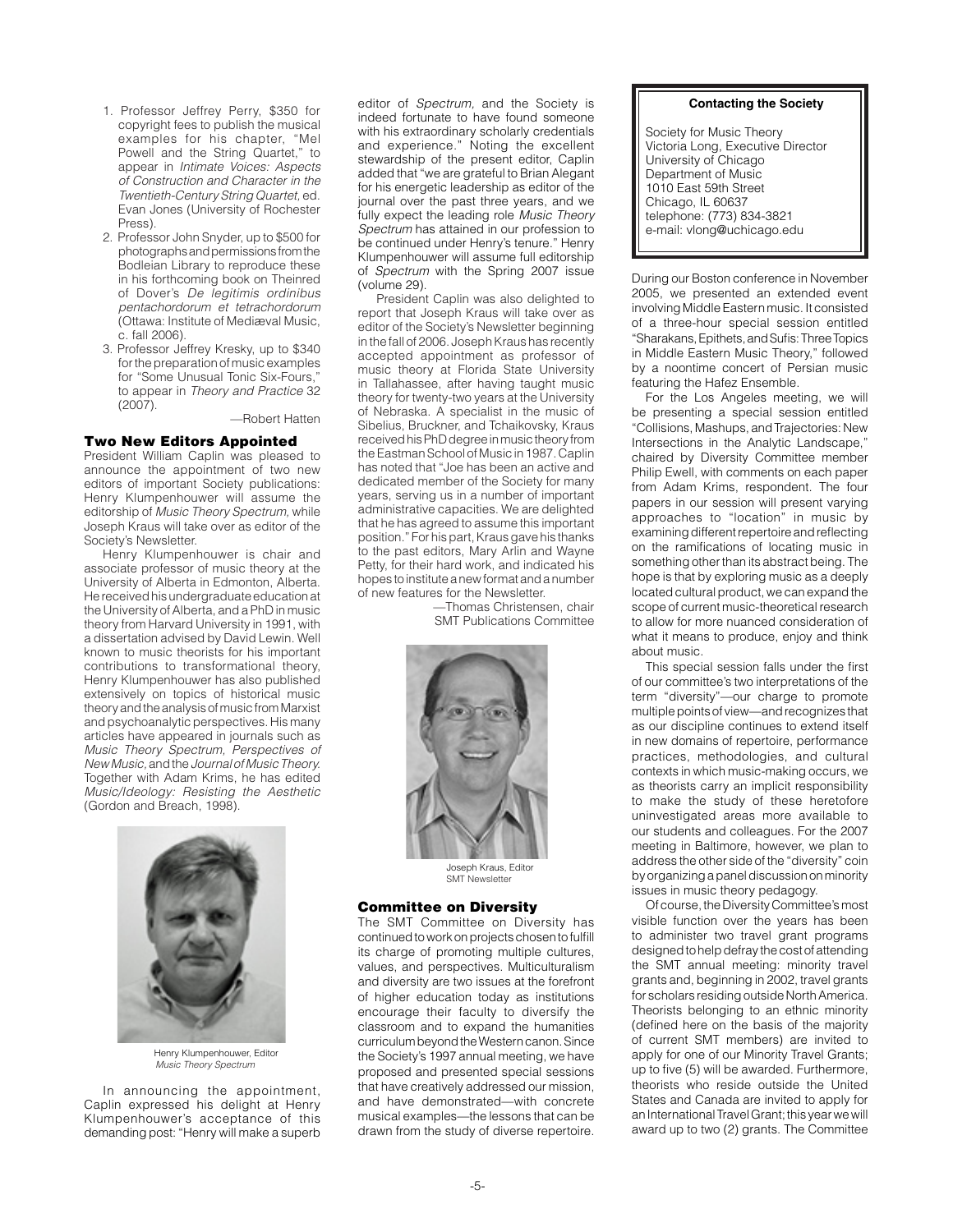on Diversity requests that all applicants submit their materials by e-mail; attachments should be in a standard file format (such as a Microsoft Word .doc). Complete application materials must be received by September 11, 2006. Specific guidelines for these grants may be found on the Committee on Diversity's page on the SMT Web site, http://www.societymusictheory.org/index.php?pid=18, or by contacting the chair, Fred Bashour, at <dufaydigital@wildblue.net> or (413) 548-9881.

We are presently well constituted as a committee, with three new members (Jane Piper Clendenning, Jeannie Guerrero, and Horace Maxile) having come onboard this past fall, joining the two scholars (Clare Eng and Philip Ewell) who were appointed in 2004. Anyone desiring further information about the Committee on Diversity's activities and programs should contact me as mentioned above.

In closing, I invite all interested SMT members to visit our recently updated web pages that systematically detail the committee's activities and conference events since its inception. See you in Los Angeles! — Frederick J. Bashour

## American Council of Learned Societies

It was my privilege to represent the Society for Music Theory at the recent meeting of the American Council of Learned Societies (ACLS), held in May in Philadelphia. One of the mandates of ACLS, which was founded in 1919, is to "advance humanistic studies in all fields of learning in the humanities and the social sciences and to maintain and strengthen relations among the national societies devoted to such studies." The Society for Music Theory became a member of ACLS in 2000, and as my predecessor, Thomas Christensen, wrote in last year's August Newsletter, it is a genuine honor for us as a Society to have the opportunity to express the common humanistic ground we share with many other disciplines through participation in ACLS. The appropriateness of SMT's membership in ACLS was perhaps foreshadowed by the Charles Homer Laskins lecture at the 1991 ACLS meeting by our colleague, Milton Babbitt. The full text of Babbitt's lecture appears on the ACLS Web site.

The theme for this year's meeting, which was held jointly with the Association of American Universities (AAU), was "Reinvigorating the Humanities," and invited speakers addressed the question of whether the humanities are or must be useful. Among the highlights of the meeting was the address by Don Randel, renowned musicologist and president of the University of Chicago (and president-elect of the Andrew W. Mellon Foundation), in a session entitled "Humanistic Learning and Citizenship in a Global Society." Prof. Randel's address was replete with musical references and metaphors, and he made the central point that the inherent value of the humanities is not usefulness, but communicative power. This message carries particular meaning for music theory, I believe, at a time when music theorists are frequently articulating our intellectual connections with other disciplines.

One of the principal functions of ACLS is to distribute fellowships and grants to junior and senior scholars in the humanities through an intensive peer-review process. SMT members are encouraged to consider applying for these. ACLS's commitment to support for

## SMT Online Addresses

- SMT home page: http://societymusictheory.org
- MTO home page: http://societymusictheory.org/mto • List managers:

 smt-announce-owner@societymusictheory.org smt-talk-owner@societymusictheory.org mto-list-owner@societymusictheory.org mto-talk-owner@societymusic theory.org

- System administrator: admin@societymusictheory.org
- Web manager: lvh@msu.edu
- Online Directory: SMT is working with the University of California Press (who manages our membership lists) to develop an online directory
- RILM (replacement for the SMT bibliographic database): http://www.rilm.org/

To subscribe to any SMT list services, go to the SMT home page, or send an e-mail message to the list managers.

scholarly communication through new technologies is also of enormous value to academics in all disciplines. We have ACLS to thank for the great resources of JSTOR and the ACLS History E-Book Project. I encourage SMT members to visit the ACLS Web site, http://www.acls .org/, for information about fellowships and grants, and to learn more about the great value to SMT of our membership in ACLS.

—Catherine Nolan

## CSW

Six people asked to participate this year in our mentoring program for conference proposal preparation. These six individuals were matched with mentors. One decided to defer her proposal submission until next year, but made good progress and will continue working with her mentor. One will be included as part of our CSW presentation. Of the rest, three were accepted and one paper was turned down. The CSW is pleased with the success of this program, and we will continue it for SMT 2007.

The CSW panel session at the Los Angeles SMT meeting will explore "The Subject of Musical Inquiry" with panelists Heather Laurel (CUNY), Karen Fournier (University of Michigan), Daniel J. McConnell (University of Wisconsin), Marianne Tatom Letts (University of Texas at Austin), Emily Wilbourne (New York University). The panel will feature special guest respondents Naomi André (Associate Professor of Women's Studies, University of Michigan) and Sue-Ellen Case (Professor of Theater, Chair of Critical Studies, UCLA).

The committee was pleased to welcome Heather Platt (Ball State University) as a new committee member in January 2006.

# —Lori Burns

# Committee on Professional Development

The Committee on Professional Development (CPD) will be sponsoring four special events at the 2006 Society for Music Theory Annual Meeting in Los Angeles: a special session on mid-career renewal; an opportunity for individual reviews of c.v.'s and cover letters, a breakfast reception for graduate students, and the conference guides program.

The special session, scheduled for Thursday evening, is entitled "Mid-Career Renewal." For this special session, the CPD has invited a panel of distinguished Society members, including Maureen Carr (Pennsylvania State University), Steve Larson (University of Oregon), Joel Lester (Mannes College of Music), Elizabeth West Marvin (Eastman School of Music), and Severine Neff (University of North Carolina at Chapel Hill), who continue to renew themselves professionally by means of: exploring new areas of scholarship or new teaching venues; reexamining their pedagogical approaches; moving from teaching to administration; returning to performance or exploring travel opportunities; or by other means. There will be ample opportunity for questions from the audience to the panel following the presentations, as well as open discussion of other issues relating to mid-career renewal.

For the c.v. review session, the CPD has requested a time slot in the conference program where four or five members of the Society with recent experience on search committees will be available to critique c.v.'s and cover letters one-on-one with those applying for jobs in the near future. Conference attendees who wish to take advantage of this opportunity should bring at least five copies of both their current c.v. and a generic cover letter for this session. Questions regarding this session should be addressed to Keith Waters <watersk@stripe .colorado.edu>, session coordinator. Please check the conference program for the time and location of this session.

The graduate student breakfast is scheduled for Friday morning from 7:00–8:30. All graduate students are invited to attend this increasingly popular event to meet with each other in an informal, collegial atmosphere, and to establish professional contacts with peers from other institutions. To faculty advising graduate students, help us spread the word about this event to those attending the conference by encouraging your students to take advantage of this unique social gathering. Questions regarding this CPD-sponsored event may be addressed to John Cuciurean <jcuciure@uwo.ca>.

The CPD will again host the conference guides program which pairs new SMT members with experienced members of the organization. This program is designed to extend a hearty welcome to new members or those attending a national meeting for the first time by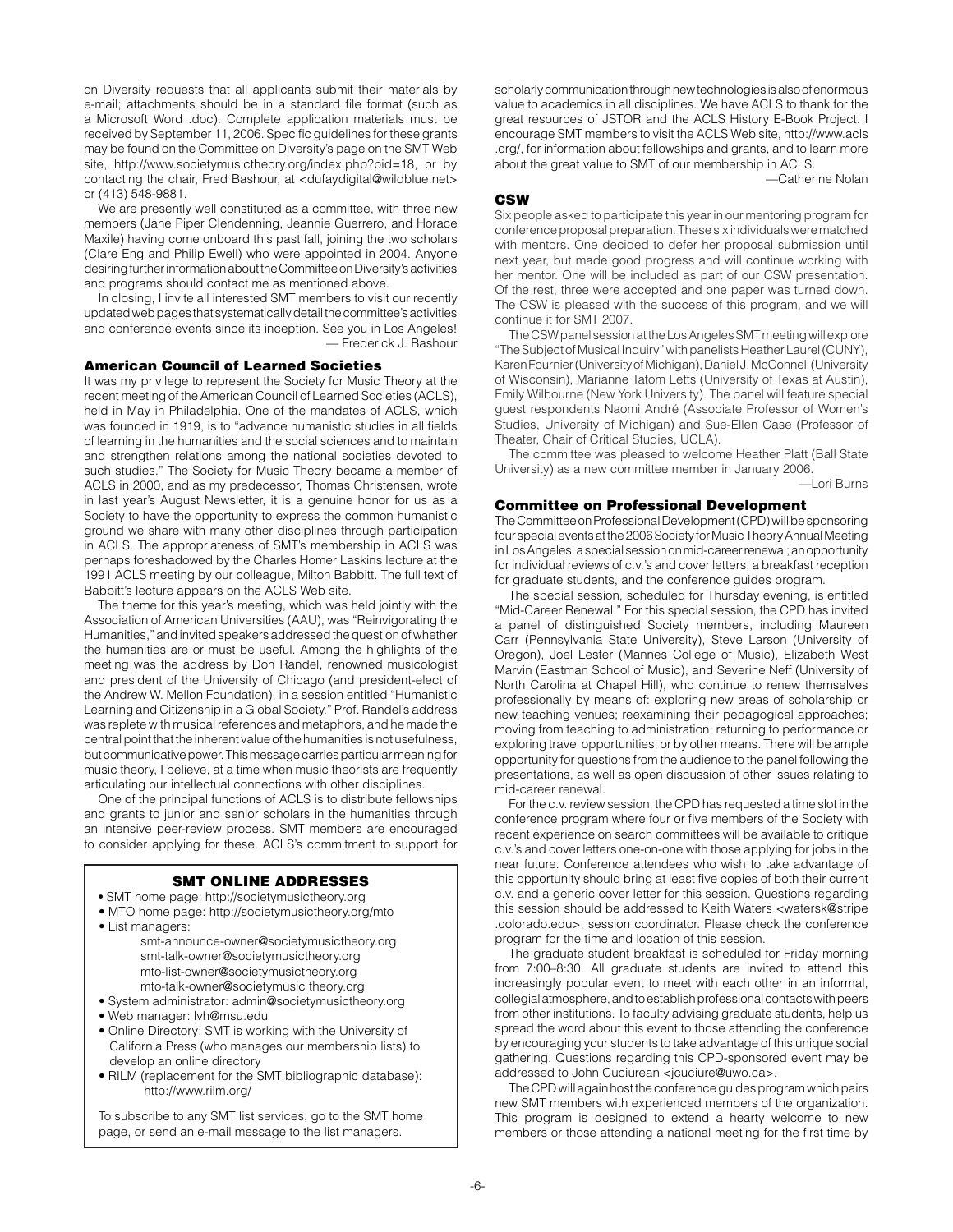pairing them with experienced members of the organization to help break some of the formal "ice" and demystify the meeting in both the social and professional realm. The conference guides program aims to offer a simple and informal means for established SMT members to welcome and briefly connect with newer members of the organization, and to open a door for additional social and professional interaction for the less-experienced attendees who may find the conference experience intimidating. Some ways the conference guide might assist the newer SMT member include: being a friendly and supportive contact shortly before, throughout, and perhaps after the meeting; answering questions about the structure of SMT, the purposes of the conference, and how these purposes are carried out in the various forums (paper sessions, panel sessions, meetings, job interviews, etc.); visiting the exhibits together and making introductions to vendors and exhibitors; or attending the opening reception together and/or another social event or concert. (Please note: the conference guides program is not intended to provide detailed career advice or academic mentorship.) Any attendees wishing to be paired with a guide and any SMT members wishing to serve as guides (please volunteer!) should contact Evan Jones <eajones@mailer.fsu.edu> as soon as possible. Information and opportunities to register will also be available in the conference registration packet, and on the SMT Web site.

Work continues on the SMT Mentoring Program which pairs individuals at all career stages—from those applying to graduate school to senior faculty—with other SMT members who are willing to share their expertise and lend support. In order to remain successful, the mentoring program requires volunteers at all levels. Furthermore, a person may simultaneously volunteer as a mentor while requesting to receive assistance with his/her own career concerns from another mentor. Please note that this program is separate and distinct from the mentoring initiative offered by the CSW. Any Society member may sign up for mentoring from either program or both programs simultaneously. A link to the CPD mentoring form can be found on the SMT-CPD Web page, accessible by following the links to "Administration" and then "Committees," or may be obtained directly from David Smyth <dsmyth@lsu.edu>, chair of the CPD mentoring program subcommittee.

The CPD administers an SMT-sponsored listserv specifically for graduate students and first year faculty. This discussion list provides a safe forum for new members of the professional community to discuss issues relevant to graduate study, the job application process, or other related concerns without the questions or comments being shared with the entire membership as they might on the SMT-list. The CPD-list is moderated by CPD student-members Áine Heneghan and Eve Poudrier with assistance from Gretchen Foley <gfoley2@unl.edu>. To subscribe to the CPD-list, send a message to CPD-List@societymusictheory.org with the following line in the body of the message: "subscribe cpd-list <FirstName> <LastName>." (To unsubscribe send a message to the list address with the following line in the body of the message: "unsubscribe cpd-list <FirstName> <LastName>.")

Anyone with questions regarding any of the aforementioned CPD-sponsored events and services, suggestions for possible new initiatives, or any member interested in participating as a volunteer for one of the CPD-sponsored initiatives is encouraged to contact any member of this committee.

—John D. Cuciurean

## Bylaws Committee Report

The Ad Hoc Bylaws Committee (Justin London, chair; Richard Cohn, Janna Saslaw, and James Webster) has been busy at work this past year on a comprehensive review of the bylaws. As a result of our efforts, and with guidance from the SMT Executive Board, we are proposing the most significant set of bylaws revisions in the history of the Society.

Our last bylaws revision was in 2002, when we incorporated the position of the executive director into the bylaws and made a number of technical corrections. Barely two years later, it came to the attention of the SMT Executive Board that additional changes were both needed and desired. First and foremost, the bylaws have become encumbered by too many details of committee appointments, duties of officers, and so forth. This hampers our ability to respond to the changing needs of the Society and hinders the evolution of our operations (e.g., UCal Press now handles membership registration and dues collection, though technically the Treasurer is supposed to do this his/herself). Second, additional "technical corrections" are required (e.g., to sanction online voting). Third, a number of current SMT functions (especially those dealt with by the Diversity, Professional Development, and Networking Committees) are addressed inconsistently.

To solve these problems, the Ad Hoc Bylaws Committee set about streamlining and simplifying all aspects of our bylaws. Our goal has been to have the bylaws state, in the broadest possible terms, what needs to be done, but to delete any reference to how things are to be done, save for those details that are required by law. For example, in our current bylaws the description of the Program Committee reads as follows:

The Program Committee shall prepare the program of papers, panel discussions, and other presentations at meetings of the Society, including the keynote speaker. The chair will be appointed by the President at least one year in advance and will serve as a member of the committee during the year prior to her/his term as chair. The committee will consist of the President, a current chair, next year's chair, and at least three additional members. The chair will thus serve a term of two years; all other members will serve a term of one year.

#### Election Reminder

This year the following SMT officers are up for election: President-elect, Treasurer, and two members of the Executive Board. The ballots, together with the 2007 Call for Papers, are mailed to current SMT members during the first week of August. Please remember to vote! Results will be announced at the SMT business meeting in Los Angeles.

#### SMT Business Meeting

The annual business meeting is scheduled for Saturday, November 4, 4:15–5:15 p.m., immediately following the Awards Ceremony.

In our proposed revision, the program committee description reads:

The Program Committee shall prepare the program of papers, presentations, performances, and other activities at the Society's Annual Meetings.

Of course the nuts and bolts of committee size, terms of office, details of appointment, and specific responsibilities are important. Rather than have these details specified in the bylaws (and have to amend them every time a change is needed), the particulars of committee composition and operation will move to an online document, "SMT Governance Guidelines." These guidelines, written under the authority of the executive board, would include committee structure, procedures for publications and annual meetings, specific duties of officers, and so forth.

On the SMT home page, via a link entitled "2006 Bylaws Revision," you will find a copy of the proposed bylaws, as well as an annotated copy of our current bylaws. In the copy of our current bylaws, language that is to be excised is struck through. In the proposed bylaws, new language is underlined. In addition, you will also find on the Web site a draft of the "SMT Governance Guidelines" document. As you read through the proposed bylaws changes and compare them with our current bylaws, you will especially notice changes in the following areas:

- 1. Article II, the list of "Purposes and Activities of the Society," has been reduced to a general statement that meets the legal requirements of the bylaws vis à vis our non-profit status. As per the suggestion of the executive board, the various purposes and activities currently listed in the bylaws will be integrated into a new mission statement for the Society (also to be published on the SMT Web site). The last paragraph of this section has been retained, as it fulfills various legal requirements; this is boilerplate legal language vis à vis our 501(c)(3) nonprofit status with the IRS.
- 2. Article IV, "The Executive Board of the Society," contains a number of changes. First, the minimum size of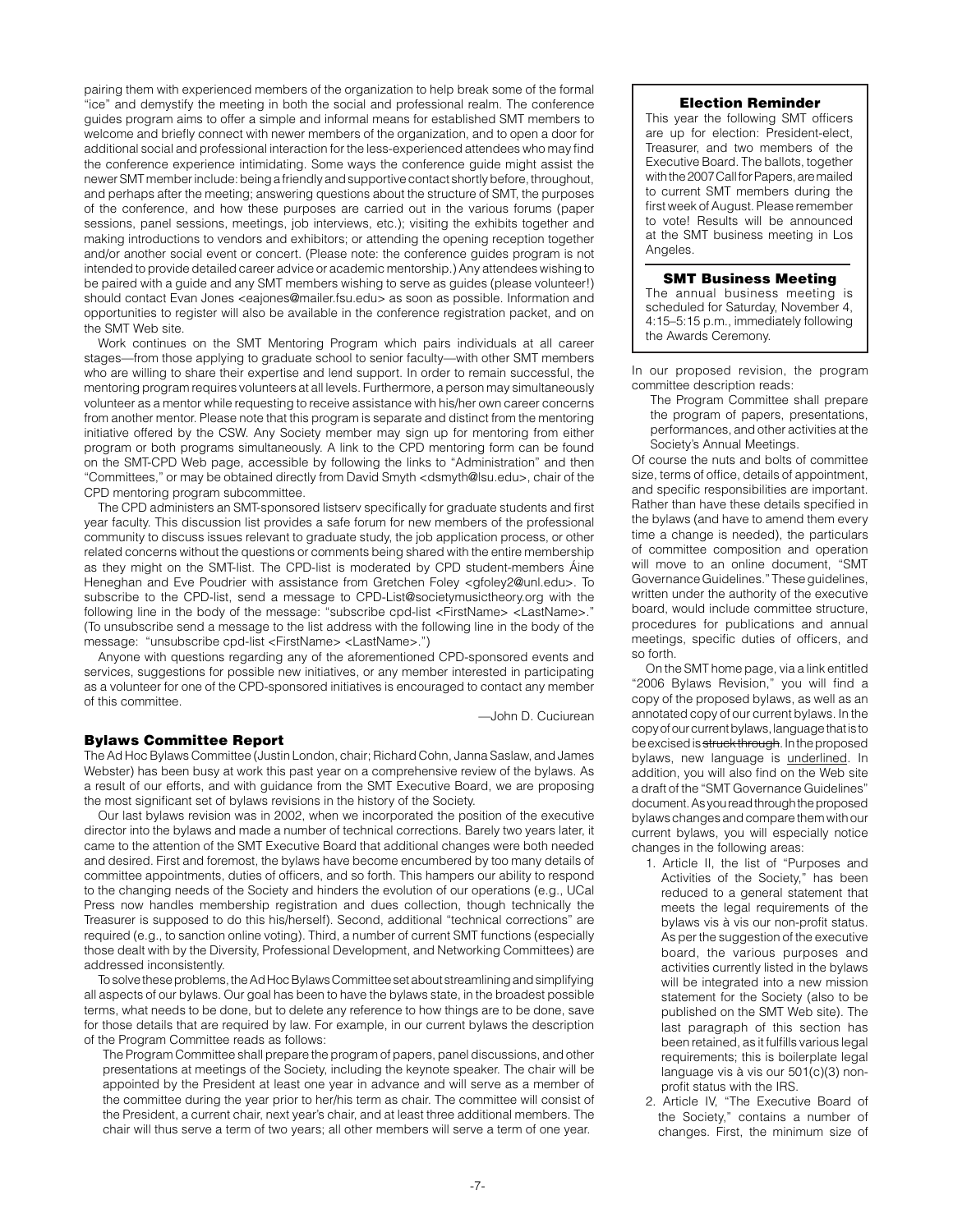the executive board has been raised from nine to ten (including the executive director, who is a non-voting member). This allows the executive board to conduct business with two vacancies, but not three. Second, the descriptions of the officers' activities and/or responsibilities have been streamlined. Third, the past president and president-elect will now become voting members of the executive board; this is to avoid problems of tie votes, as the board currently has an even number of members.

- 3. Article VII, on "Meetings of the Society," now clarifies the distinction between the "Business Meeting of the Members of SMT" and the "Annual Meeting," which includes our entire scholarly program.
- 4. Article VIII, "Committees of the Society," involves the most significant structural changes. The proposed bylaws list only four of our many standing committees: Nominations, Publications, Program, and Local Arrangements. After much deliberation, which included examining the bylaws of several other scholarly societies, the Ad Hoc Bylaws Committee went beyond streamlining the descriptions our standing committees to actually reducing the number of committees enumerated in the bylaws. This does not mean that we do not have other standing committees; as the proposed language in Article VIII makes clear, new committees may be created by the executive board as needed. Indeed, this is what the executive board has done in the case of the Professional Development, Diversity, and Networking Committees. As well, the executive board may dissolve a committee when its mission has been fulfilled. The mission, composition, and terms of appointment for all committees will also be defined (and over time, adjusted as need be) by the executive board.

 Why retain these four standing committees in the bylaws? The Bylaws Committee identified two key reasons. First, and most important, it is necessary to enumerate these committees in order to make the bylaws internally consistent, as these committees are referenced elsewhere in the bylaws. Second, we recognized that holding elections (that is, ensuring the continued governance of the Society), holding our annual scholarly meeting, and issuing scholarly publications are the core functions of the Society. Indeed, elections, meetings, and publications each have their own sections of the bylaws.

5. Article IX, on "Publications of the Society," has been streamlined.

It is our hope that the amendments, if adopted, will make bylaws revisions much rarer in the future. At the same time, the proposed changes give the Society greater flexibility in responding to our changing needs and goals. As such, we are pleased that these new bylaws, along with other changes in our governance policies and procedures, better reflect the diverse, dynamic, and flourishing scholarly community that the SMT has come to be.

—Justin London

#### SMT 2007: Call for Papers

The Thirtieth Annual Meeting of the Society for Music Theory will be held in Baltimore from Thursday, November 15, to Sunday, November 18, 2007. Proposals for papers, poster sessions, and special sessions on any topic related to music theory are welcome. **An individual may submit no more than one paper proposal, whether as sole or joint author.** More specifically, an individual may have his or her name on the program only once in connection with a titled presentation (on any kind of session). An individual may appear a second time on the program as a chair, moderator, or respondent or as some other participant in connection with an untitled presentation (e.g., a member of a panel discussion).

All papers, poster sessions, and special sessions must conform to the following guidelines: (1) A proposal of no more than three doublespaced pages of text—including any footnotes or endnotes—with one-inch margins, all (including notes) printed in a 12-point font. (2) Supplementary materials such as musical examples, diagrams, and bibliography should be included if appropriate; they will not be counted within the three-page text limit but must not exceed four additional pages. (3) Seven copies of the proposal must be submitted, by mail only. Double-sided duplication is preferred. No faxed or electronic

submissions will be accepted. (4) The proposal must include the title of the paper but exclude the author's name and any other identifying information. (5) A cover letter listing the title of the paper and the name, postal address, e-mail address, and telephone number of the author, as well as the author's rank and institutional affiliation, if any. (6) A listing, on a separate page, of all required equipment (such as piano, overhead projector, CD player, cassette deck, etc.) other than the public-address system that will be provided to all presenters. The Society cannot provide computers or Internet access for presentations, but LCD screens and cables can be made available if requested in advance. (7) As in the past, papers presented at other national or international conferences will not be considered. (8) Proposals for poster sessions should follow the guidelines for submission of papers. (9) Proposals for special sessions and events of unusual format (such as analysis symposia or panel discussions) are welcome. However, individual proposals within a special session proposal should follow, where possible, the guidelines for paper proposals. Proposals for sessions requiring special equipment or invited speakers must itemize these requirements, the acceptance of which will depend on the cost being judged reasonable. Please note that special sessions must be "special" in that the program committee could not put them together. The program committee reserves the right to consider separately each paper in a special session proposal and program accordingly, with or without the other papers from that proposed session. (10) Proposals for special sessions of unusual format may be exempted from certain of these guidelines. To discuss the possibility of such exemption, those wishing to propose special sessions must contact the program committee chair (see below) no later than two weeks before the postmark deadline for submissions. *The postmark deadline: January 17, 2007.*

The complete call for papers is mailed to the membership along with the election ballot and is available online on the SMT home page. For more specific information about proposing special sessions and/or poster sessions, refer to the complete Call for Papers or contact Peter Kaminsky <peter.kaminsky@uconn.edu>.

## SMT Graduate Student Workshop Program

The Society for Music Theory is introducing its new Graduate Student Workshop Program (GSWP) at the upcoming 2006 Annual Meeting in Los Angeles. The GSWP offers educational workshops for graduate students led by experts in a particular field. Each year a different topic will be explored. Unlike conventional paper sessions, these workshops emphasize instruction, participation, and discussion. The program adds an educational dimension to the Society, a vehicle for increasing student membership, and an innovative means of introducing junior scholars to each other and to the profession at large. The GSWP is generously funded by the same private donors supporting The Mannes Institute for Advanced Studies in Music Theory upon which it is modeled, in order to extend a comparable opportunity for collaborative learning to those in the early stages of their career.

In its inaugural year, the GSWP is conducting an intensive three-hour workshop on Voice Leading in Atonal Music led by Joseph Straus (City University of New York) on Friday, November 3, 2006 during the SMT Meeting in Los Angeles. This will be the first student think tank in the history of the Society—perhaps in the history of music theory itself. Fifteen participants were selected at random from a pool of thirty-five applicants from North America and abroad. The members of the 2006 GSWP workshop are Joshua Booth (Rutgers University, student of Nancy Rao), Johanna Frymoyer (Princeton University, student of Kofi Agawu), Bryn Hughes (Florida State University, student of Michael Buchler), Daniel Jenkins (Eastman School of Music, student of Dave Headlam), Russell Knight (University of California at Santa Barbara, student of Lee Rothfarb), John Levey (University of Michigan, student of Andrew Mead), Dennis Linsley (University of Oregon, student of Steve Larson), Jessica Myers (University of Missouri, student of Hali Fieldman), Gordon Paslawski (University of British Columbia, student of William Benjamin), Malia Roberson (University of California at Santa Barbara, student of Pieter van den Toorn), Robert Schultz (Washington University, student of Jonathan Bernard), Rebecca Simpson (University of British Columbia, student of William Benjamin), Peter Smucker (University of Minnesota, student of Michael Cherlin), Erin Sullivan (University of Chicago, student of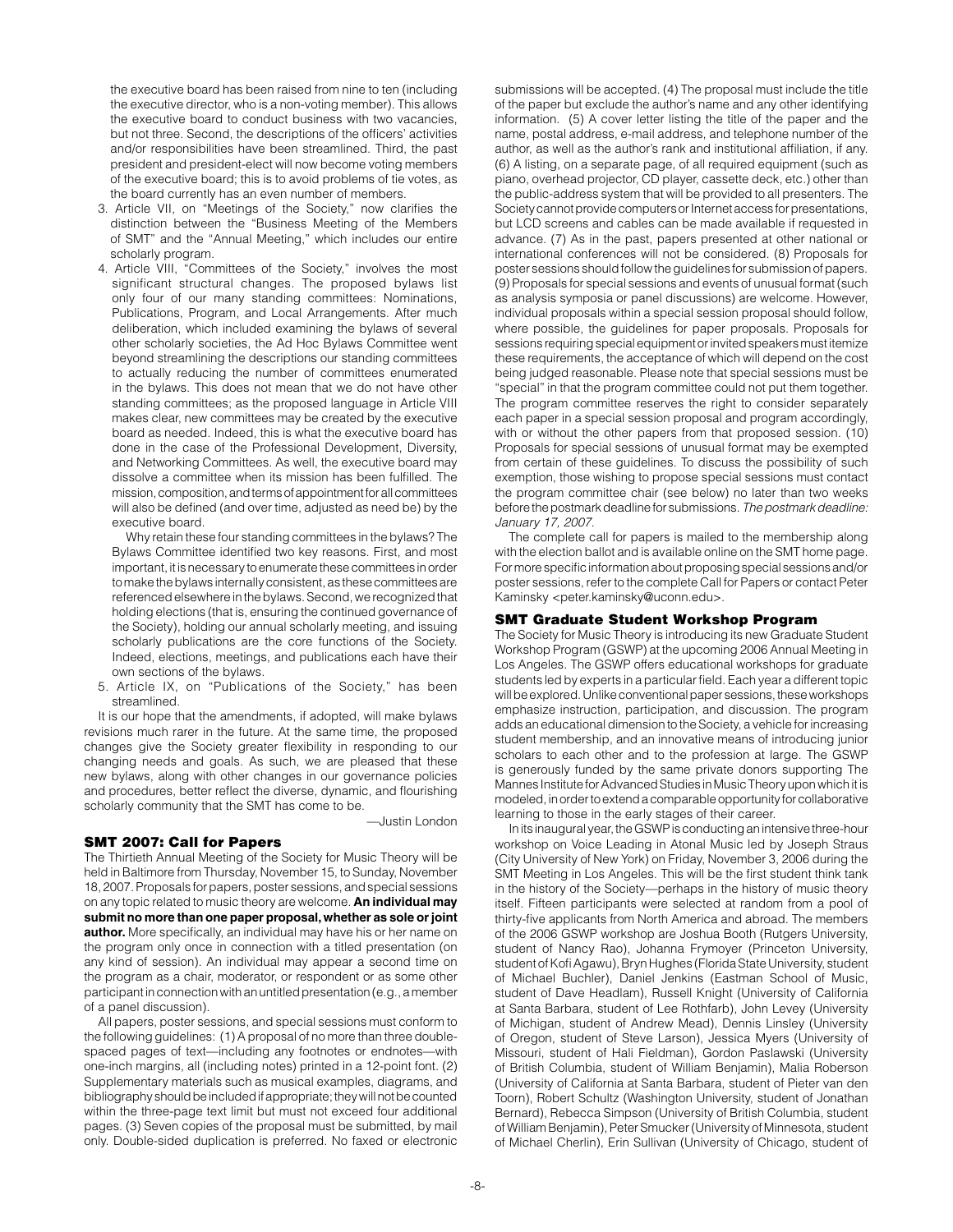Steven Rings), and Timothy Sullivan (University of Michigan, student of Andrew Mead).

All participants will prepare reading and repertoire assignments during the summer and early fall. All direct costs of the program are subsidized. Information pertaining to the SMT Graduate Student Workshop Program is available on the SMT Web site at www .societymusictheory.org. Kindly direct all inquiries to Wayne Alpern, Administrative Director, SMT Graduate Student Workshop Program, SMTworkshops@aol.com, (212) 877-8350.

# news from the Interest groups

At the 2006 Annual SMT Meeting in Los Angeles, the **Music Cognition Group** (MCG) will host a roundtable discussion of the Introduction and Chapter 4 of David Temperley's *The Cognition of Basic Musical Structures* (Cambridge, MA: MIT Press, 2001). The author, who won SMT's Emerging Scholar Award for this book, will be present to join in the discussion. All interested members of SMT are invited to attend.

MCG brings together members of SMT with interests in theoretical and experimental work in music perception and cognition. A Web site, http://pcb2.acs.unt.edu/smtmcg/, and an electronic discussion list help the members stay in touch, share ideas, and organize session proposals for SMT meetings. To subscribe to the electronic discussion list, please contact Phil Baczewski <baczewski@unt .edu>. Other questions concerning MCG may be addressed to its chair, Steve Larson <steve@uoregon.edu>.

At this year's meeting in Los Angeles, the **Music Informatics Group** is sponsoring a special session titled "Music Databases, Music Analysis, and the Discipline of Music Theory." The session will explore the problems and opportunities for the discipline of music theory presented by the development of digital music libraries. Presenters include Eleanor Selfridge-Field (Center for Computer-Assisted Research in the Humanities, Stanford University), Leigh VanHandel (Michigan State University), and Cory McKay and Ichiro Fujinaga (McGill University). Eric Isaacson (Indiana University) will be the session moderator and David Huron (The Ohio State University) will serve as respondent.

Members of the Society interested in the many roles technology plays in music theory and analysis are invited to attend the scheduled meeting of Music Informatics Group. The agenda for the meeting will be posted on its Web site at http://theory.music.indiana.edu/smtmig/. (The site includes instructions on how to subscribe to the mail list.)

For the 2006 SMT conference in Los Angeles, the **Jazz Interest Group** (SMT-Jz) submitted a special session proposal devoted to the wellknown Miles Davis album, *Kind of Blue.* The SMT-Jz Reading Committee that judged the internally submitted proposals and assembled the final proposal for submission to the SMT Program Committee included Keith Waters, chair; Cynthia Folio, and Robert Wason. We in SMT-Jz thank them for their work on the special session proposal. The SMT Program Committee accepted the papers, but added a regularly submitted proposal to create a more broadly ranging session on the transition from modal jazz to post-bop. As reported in the previous issue of the Newsletter, SMT-Jz has decided not to continue to submit proposals for special sessions each year.

For the 2006 annual meeting in Los Angeles, SMT-Jz will devote its meeting time to discussing reharmonization. We hope that a lively and fruitful discussion of reharmonization will kick off annual discussions on topics of relevance to jazz theory. Everyone is welcome to attend this discussion.

For the previous eight years, Patricia Julien has organized the SMT-Jz Jam Session, sometimes in conjunction with the AMS. Because she is unable to attend the Los Angeles conference, Matthew Butterfield has taken on that responsibility for this year's meeting.

The SMT-Jz Web site contains details about the interest group's primary objectives, how to join the SMT-Jz listserv, current projects, and the SMT-Jz award for jazz scholarship. It also provides minutes from the most recent annual meeting, contact information, and links to Web sites of interest to jazz theory. The links page is currently in development, and James McGowan <mcgowan@mcmaster.ca>

welcomes suggestions for additional content.

We remind everyone of the SMT-Jz Award for Jazz Scholarship—an award that no one has yet won. Eligibility extends to books, articles, delivered conference papers, dissertations, and theses in English, published, presented, or defended during the five years preceding the award year (e.g., between January 1, 2002 and December 31, 2006, inclusive, for a possible 2007 award). Nominations should be sent to Kent Williams <jkwillia@uncg.edu>, chair of the 2007 SMT-Jz Award Committee.

Henry Martin, chair of SMT-Jz, can be reached at <martinh@ andromeda.rutgers.edu>. Anyone wishing to be added to the SMT-Jz listserv should visit our Web site or contact Steve Larson <steve@ uoregon.edu> with that request.

For the 2007 SMT meeting in Baltimore, the **Theory Pedagogy Interest Group** may propose a session on theory pedagogy, or a joint session with the Music Cognition Interest Group. Gary Karpinski (UMass at Amherst) has agreed to chair a committee to begin making plans for that session. Jennifer Sterling Snodgrass (Appalachian State University) has assumed management of the Pedagogy Interest Group Web site. To access the site from the SMT home page, follow the link to the Resources page and from there to the Interest Groups page. Jennifer has asked members to send her ideas and/or content for the site. She can be contacted from an e-mail link on the site. Kent Williams (UNC at Greensboro) recently donated an extensive bibliography on music theory and aural skills pedagogy to the site. Peter Fielding (UMass at Amherst) agreed to help with updating this list and making it available as a searchable database. To subscribe to the Pedagogy Interest Group e-mail list, send an e-mail message to Kent Williams <jkwillia@uncg.edu>.

The **Performance and Analysis Interest Group** (PAIG) exists to promote research into relations between performance and analysis, to facilitate dialogue between performers and theorists, and to open new avenues for such interaction. We meet yearly at national SMT meetings and field special-session proposals as appropriate. PAIG is sponsoring a special joint SMT/AMS session in Los Angeles, entitled "Performing Mozart." The session features three distinguished scholar-performers of Mozart's music—Jaap Schröder, Joel Lester, and Robert Levin—exploring historical developments in bows and bowing techniques, relations between analysis and performance, and Mozart's approaches to improvisation. The participants will demonstrate concepts by performing on period instruments. Thanks to Janet Schmalfeldt and William Rothstein for putting this proposal together. During the PAIG annual meeting in Los Angeles, we will discuss issues of interest to the group and plan for future activities.

For more information on PAIG, see our Web site, accessible via the SMT home page under "Resources: Interest Groups." To join the PAIG e-mail list, contact Jan Miyake <Jan.Miyake@oberlin.edu>. For further questions, contact Daphne Leong, chair, <Daphne. Leong@colorado.edu>. Thanks to James McGowan for creating and maintaining the Web site, and to Daniel Barolsky, Alan Dodson, and Richard vonFoerster for beginning and editing bibliographies on the Web site.

The Society for Music Theory's **Popular Music Interest Group** is dedicated to theoretical, analytical, and critical inquiries into a variety of popular-music styles. The group actively encourages scholars to address diverse popular repertoires and to disseminate research widely within the field of music theory and other disciplines. Representative examples of recent research activities by group participants include a symposium on the music of Styx, a dissertation on the music of Radiohead, an undergraduate textbook on rock history, a monograph on rhythm in electronic dance music, articles in journals such as *Ethnomusicology* and *American Music*, and chapters in a number of essay collections. Participants have also developed novel courses involving theory and analysis of popular music at both undergraduate and graduate levels.

The Popular Music Interest Group also holds an annual meeting at the SMT meeting. In Los Angeles, our meeting will consist of a brief discussion of business matters followed by an open roundtable discussion, the topic of which will be announced prior to the meeting.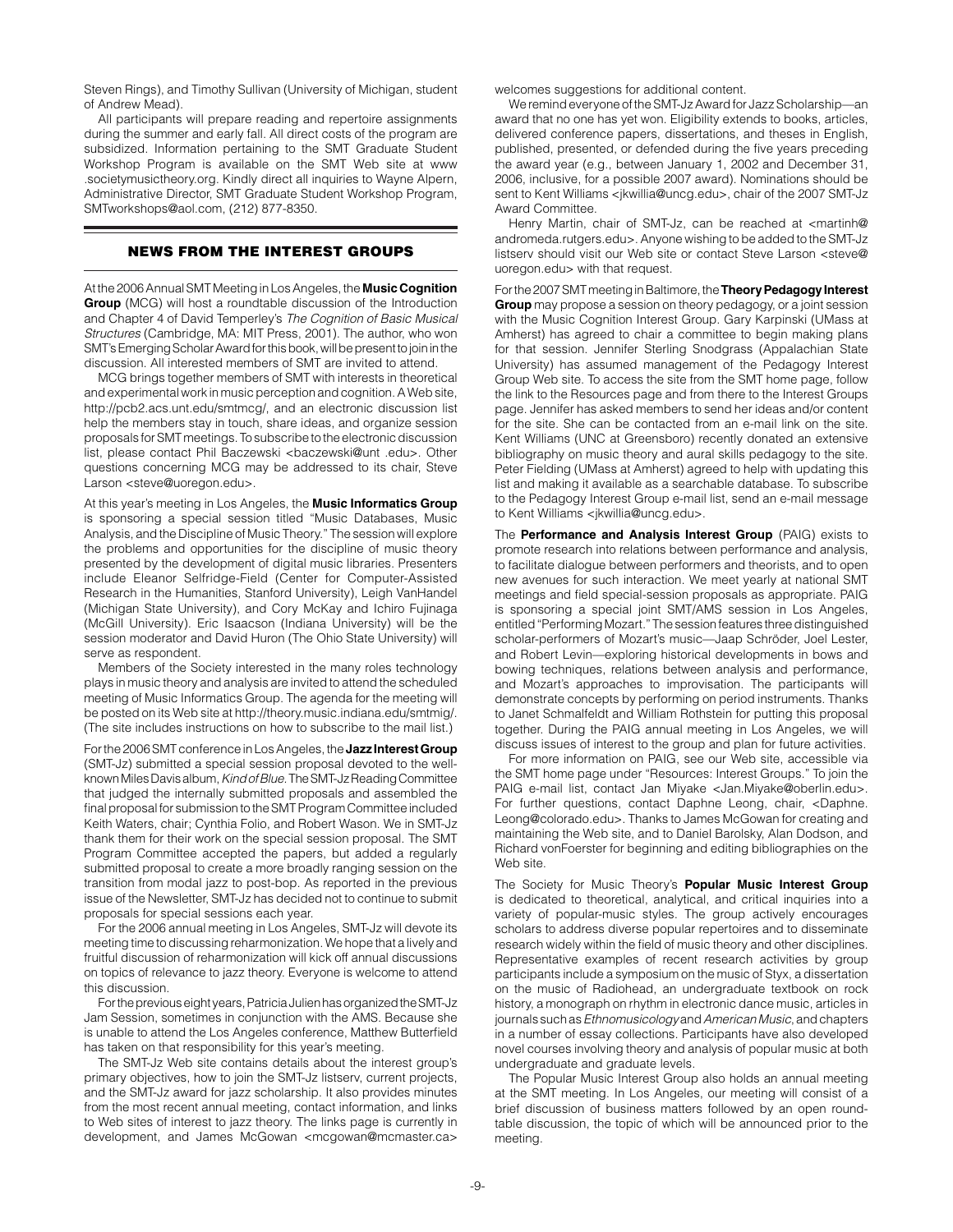The group sponsors a lively electronic discussion list as well. To subscribe, visit http://listserv.unc.edu and use the "Search for Lists" feature to locate the "pop-analysis" list. The list always welcomes questions and comments on popular music analysis and discussion of music-theoretical, media-focused, artist-based, or commercial/ contextual issues. For more information about the Popular Music Interest Group, visit our Web site at http://www.unc.edu/music/popanalysis/, or contact Mark Butler <mabutler@sas.upenn.edu>, chair.

The **Queer Resource Group** brings together members of SMT interested in LGBTQ topics. Please see the program schedule for the time and location of our meeting at the 2006 SMT meeting SMT-Jz in Los Angeles. We will discuss recent readings on LGBTQ themes, upcoming projects, and general issues and ideas that arise when we gather. The University of Virginia maintains an e-mail list for use of the QRG. If you wish to subscribe to this list, go to http://list.mail .virginia.edu/mailman/listinfo/qrg-l and follow the instructions you will find there. Questions concerning the QRG can be directed to Fred Maus <fem2x@virginia.edu> or Deborah Rifkin <drifkin@ithaca .edu>, the co-chairs of the QRG. All interested members are invited to come to our meeting.

Following the **Scholars for Social Responsibility** (SFSR) meeting in Boston, which focused on the impact of Hurricane Katrina, several of those present expressed an interest in organizing book drives on their campuses. One successful drive was launched at Eastman, where Betsy Marvin worked with Dan Zager, Librarian and Chief Administrator of the Sibley Music Library, to organize a book drive to benefit the music library at Tulane University. The music collection at Tulane was housed in the basement of the university library, and was completely submerged. Sibley Library donated many duplicate scores, and the Eastman faculty donated scores, CDs, and music books. To date, Eastman has sent over 1,800 items to Tulane's music library. SFSR would be interested in hearing of other such efforts at universities around the country; please contact Betsy Marvin <br/>bmarvin@esm .rochester.edu>.

SFSR will hold its third annual meeting in Los Angeles. Anyone who is interested in issues of social responsibility is welcome to attend. We plan to offer several short papers or presentations on the topic of socially conscious composition followed by discussion. A theorist or musicologist who approaches these works interpretively (historically or analytically) faces a serious challenge, that of elucidating the experience of social consciousness.

We seek a small number of focused analytical and/or historical papers or presentations ten to fifteen minutes in length that take up this challenge across a wide repertory involving different points of view about social consciousness in music. Our discussion may also include possible actions or activities relating social concerns and the academy. The organizers of this session are Timothy Brown, Deborah Burton, Amy Engelsdorfer, Marianne Kielian-Gilbert, Betsy Marvin, and Anton Vishio. E-mail submissions are preferred. Please send proposals of 500–750 words by September 1 to: Dr. Timothy Brown, <acecomposer@netzero.net>, 690 South Dahlia Circle, T-105, Glendale, CO 80246. For further information about the group and past conference sessions see the SFSR Web site at http://www .freewebs.com/sfsr/.

## news items

#### **Music Theory featured in Science Magazine**

Dmitri Tymoczko's "The Geometry of Musical Chords" appears as a feature article in the July 9 issue of *Science* magazine http://www .sciencemag.org/cgi/content/short/313/5783/13c. It is accompanied by a Perspective, "Exploring Musical Space," solicited from Julian Hook. This is the first time that research in music theory has appeared in *Science,* which was founded in 1880 and is published by the American Association for the Advancement of Science. Reports on Tymoczko's research have appeared (or are in preparation) in the national press, including on National Public Radio in Boston, MSNBC .com, the *Boston Globe,* the *Washington Post, The Los Angeles* 

*Times, Nature,* and *Physics Today*, and in media outlets in Europe, South America, and Australia. In a related development, recent work in mathematical music theory is the topic of the June 12 issue of *This Week's Findings in Mathematical Physics.* 

## The Mannes Institute for Advanced Studies in Music Theory

The Mannes Institute for Advanced Studies in Music Theory is an independent musical think tank dedicated to scholarly exploration at the highest level of inquiry. It offers members of the Society a unique opportunity to gather outside of the conventional conference format and interact in a sustained and collaborative way. Now completing its sixth season, The Mannes Institute has achieved international acclaim as an important credential in our profession.

This year's Institute on Chromaticism convened at Yale University in New Haven, Connecticut from June 22–25, 2006. Outstanding theorists and musicologists gathered for comprehensive workshops to discuss and debate "Effects of Chromaticism" with Daniel Harrison (Yale University), "The Chromatic Moment in Enlightenment Thought" with Richard Kramer (City University of New York), "Coping with Chromaticism: Schenker and Us" with Patrick McCreless (Yale University), "Distinguishing Chromaticism" with David Kopp (Boston University), "Alternatives to Harmonic Fundamentalism" with Charles Smith (University at Buffalo), and "Chromaticism and Mode Mixture" with Deborah Stein (New England Conservatory of Music). Plenary roundtables were held on "The Hermeneutics of Chromaticism" and "The Boundaries of Chromaticism." Gregory Proctor (The Ohio State University) was special guest, speaking on "Diatonic to 12-Gamut Space: Multiple Distance, Multiple Containment".

The recipient of the first annual Mannes Institute Musical Essay Award, Jeffrey Levenberg (New England Conservatory of Music), was honored and delivered his prize-winning presentation on "Sophistry Used Against Transcendental Chromaticism in the Ears of the Discourteous." The Israeli piano virtuoso Dror Baitel performed a spectacular program of chromatic music by Chopin, Scriabin, and Liszt.

Next year's Institute on Arnold Schoenberg and His Legacy will convene once again at Mannes College of Music in New York City in June 2007, led by another superb faculty of Andrew Mead (University of Michigan), Severine Neff (University of North Carolina at Chapel Hill), Brian Alegant (Oberlin College), Michael Cherlin (University of Minnesota), Walter Frisch (Columbia University), and Ethan Haimo (University of Notre Dame). Allen Forte (Yale University) will be special guest, with a special concert performance of *Pierrot Lunaire.* Future programs include the 2008 Institute on Jazz and Pop, and the 2009 Institute on Cognition and Perception.

Complete information regarding The Mannes Institute and its singular mission is available on the Institute's Web site at www .mannes.edu/mi. Online applications will be accepted from January 1 to March 1, 2007. All inquiries should be directed to Wayne Alpern, director, The Mannes Institute for Advanced Studies in Music Theory <mannesinstitute@aol.com>, (212) 877-8350.

## Postdoctoral Fellowship

The Columbia Society of Fellows in the Humanities, with grants from the Andrew W. Mellon Foundation and the William R. Kenan Trust, will appoint a number of post-doctoral fellows in the humanities for the academic year 2007–8. Applicants must have received the PhD between January 1, 2003 and July 1, 2007. Fellows are appointed as Lecturers in appropriate departments at Columbia University and as Mellon Fellows in the Society of Fellows. The fellowship is renewable for a second and third year. The annual stipend will be \$52,000. Each Fellow receives a research allowance of \$3,000 per annum. Additional information and application forms are available on the Columbia Society of Fellows in the Humanities Web site, www.columbia.edu/cu/societyoffellows.

# The Michigan Distinguished Residency in Music Theory

The University of Michigan School of Music's Department of Music Theory is pleased to announce the inauguration of the Michigan Distinguished Residency in Music Theory. The holder of the residency is chosen annually by the department's graduate students. In April,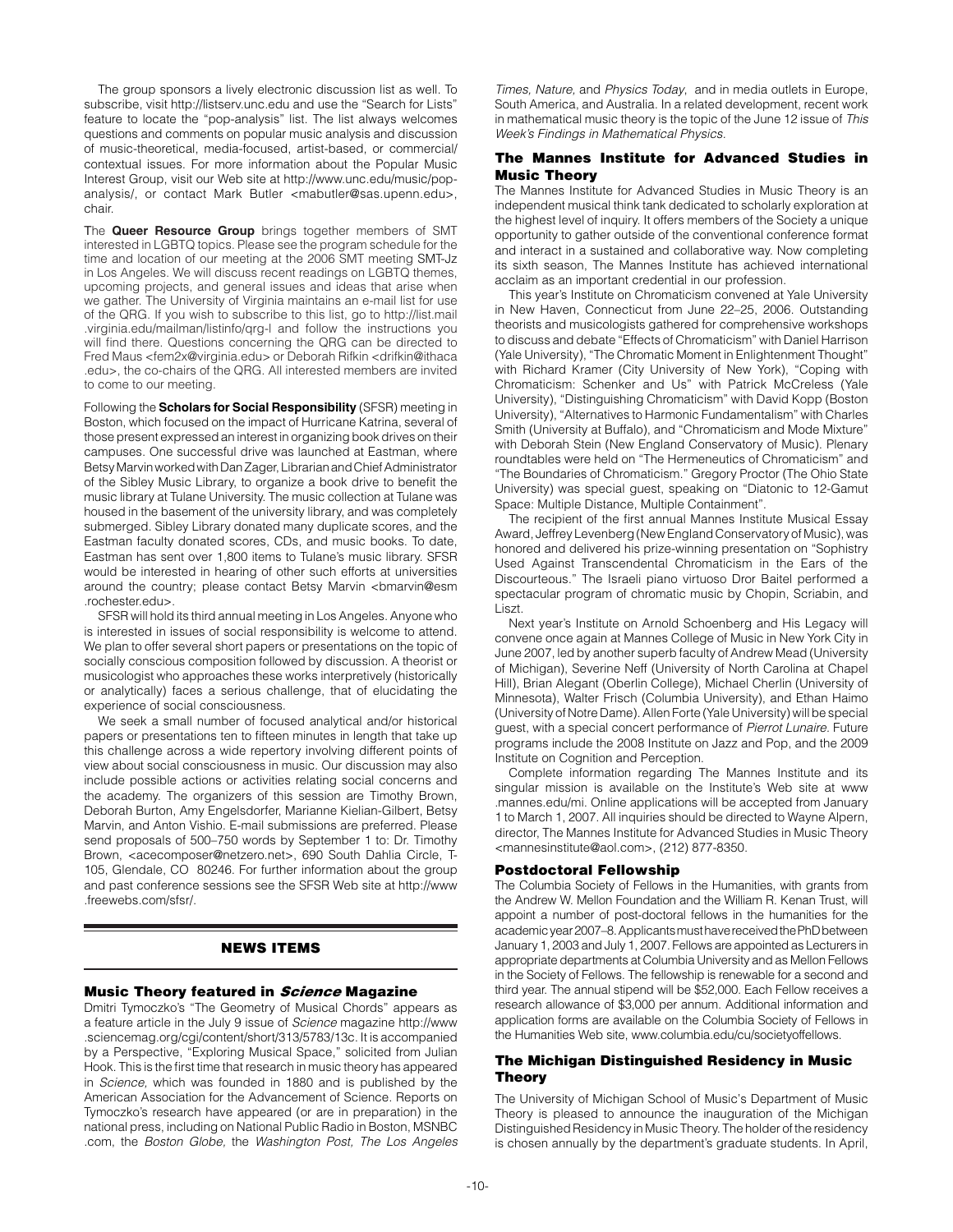## In Memoriam

## Edward Aldwell (January 30, 1938–May 28, 2006)

I first met Edward Aldwell in the 1960s (I don't remember the year), when he began studying theory and Schenkerian analysis with me; at that time, he was still a piano student at Juilliard. Ed worked with me for several years, mostly on analysis, but also on invertible counterpoint. We became and remained very close friends, and in the 1970s we collaborated on the book *Harmony and Voice Leading.*

Ed joined the faculty of the Mannes College in 1969, and in 1971, he began teaching at the Curtis Institute; he remained on both faculties until his death. In his early years at Mannes, he taught both theoretical subjects and piano, but he eventually became so busy with his various musical activities that he had to give up the theory teaching and confine his teaching there to piano. In the last few years, however, he taught a marvelous Bach course for pianists that combined analysis, historical research, and performance practice in a unique way. At Curtis he "officially" taught only theoretical subjects—counterpoint, harmony, form, Schenkerian analysis—but many Curtis pianists (and also performers on other instruments) would seek his advice and play for him.

Ed regarded himself as a performing musician and teacher of theory rather than a "theorist," and his abiding interest in theory was mainly a practical one: he was not keen to involve himself in theoretical speculation for its own sake. Ed used theory as a means to help young musicians (and himself) understand better, hear better, and play better. His only publication in the field of theory is the harmony book he wrote together with me. Our joint authorship was a genuine collaboration; and whatever might be good in the book is due equally to both of us. Ed sometimes gave two wonderful lecture-demonstrations combining analysis and performance. One dealt with figured bass as an aid to the performance of Bach's keyboard works, and the other treated the elements of species counterpoint in a similar way. He never prepared these for publication, and indeed, they would lose a great deal without his beautiful playing of the musical illustrations.

In the course of a teaching career spanning more than three decades, Ed had a profound influence on some of the most talented young musicians studying in the United States. Many of his former theory and piano students at Mannes and Curtis have gone on to have important careers as composers, performers, teachers, and scholars. In his theory teaching, Ed played a great deal, and his wonderful pianism made his teaching all the more convincing; his playing became an object lesson in the value of theoretical understanding for good performance. In teaching Bach, for instance, he made students aware of the frequent passages governed by parallel motion in tenths between the outer voices. In contrast to many pianists, who "bring out" one of the two voices, possibly in an exaggerated way, Ed would often keep them more nearly (though not exactly) equal so that one heard clearly both the individual lines and the intervals they form. The balance he sought was fairly close to what a harpsichord or organ would produce, but animated by the subtle dynamic nuances possible on the piano. The unrivalled clarity of his Bach playing owed as much to his control of balances as to his ability to shape and articulate each voice individually. None of this would have been possible without his profound feeling for and understanding of the voice leading.

I daresay that his colleagues and students—and indeed everyone who knew him well—found Ed to be one of the most remarkable human beings they had ever encountered. At once exacting and tolerant, serious and full of humor, brilliantly gifted and completely unpretentious, he was kindness and generosity personified. His untimely passing leaves a painful emptiness in many lives.

—Carl Schachter

2007, the first residency was held by Professor Edward Laufer, who graciously presented a probing, insightful, and entertaining expanded two-hour lecture based on his research on the Chopin Ballades that had recently been conducted for the Fourth International Schenker Symposium. The talk was enjoyed by a roomful of scholars (many of whom were then enrolled in the department's doctoral seminar, "The Music of Chopin"), pianists, and other musicians. In addition to delivering his lecture, Professor Laufer met individually over a two-day period with several doctoral candidates and faculty, advising them on research projects of mutual interest.

## UPCOMING CONFERENCES AND SYMPOSIA

**Shostakovich: Centenary Reflections.** The International Conference, "Shostakovich: Centenary Reflections," will be held on September 15–17, 2006 at Fitzwilliam College, Cambridge, England. The program and registration form can also be found on the DSCH Journal Web site: http://www.dschjournal.com/events/dsevents.htm#ukss2006.

**Shostakovich – 100**, to be held September 24–25, 2006 at Queen Elizabeth Hall, London, will include performances of the complete Shostakovich chamber music (excluding string quartets). The keynote address will be presented by Gerard McBurney (Royal Academy of Music). For details, please visit the Centre for Russian Music Web site at http://www.goldsmiths.ac.uk/departments/music/crm/events.php.

**Schumann Perspectives: A View Across the Disciplines,** an international symposium and music festival celebrating the wideranging artistic legacy of Robert Schumann, will take place on the campus of Texas Tech University in Lubbock, Texas on September 29–30, 2006. The festival marks the 150th anniversary of Schumann's death. The conference schedule and information about registration can be found at http://www.ttu.edu/colleges/visualarts.php.

**Society for American Music.** The thirty-third annual conference of the Society for American Music will meet jointly with the Music Library Association in Pittsburgh, Pennsylvania on March 1–4, 2007.

Information about the meeting may be found at Society for American Music Web site at www.american-music.org.

**Feminist Theory and Music 9** will be held on June 6–10, 2007, at McGill University, Montréal, Québec. The call for papers is forthcoming. For more information please contact <lisa.barg@mcgill.ca>.

**The Fifth Biennial International Conference on Twentieth-Century Music** will be held on July 5–8, 2007 at the University of York, England. For details, contact Dr. William Brooks <wfb3@york.ac.uk>.

**Messiaen 2008 International Centenary Conference.** UCE Birmingham Conservatoire and the University of Sheffield are pleased to announce an international conference to celebrate the centenary of the birth of Olivier Messiaen. The conference will be held at Birmingham Conservatoire, in the heart of Birmingham, during June 2008. A call for papers will be forthcoming, with updates, and further details posted on the conference Web site as they become available: http://www.conservatoire.uce.ac.uk/messiaen. Inquiries should be sent to <Messiaen@uce.ac.uk>.

**Society for Music Analysis 2008.** The conference of the Society for Music Analysis will be hosted by the School of Music, Cardiff University from September 4–7, 2008. A call for papers will be issued in summer 2007. Any inquiries should be addressed to Dr. Charles Wilson, School of Music, Cardiff University, 31 Corbett Road, Cardiff CF10 3EB, Wales <WilsonC@cardiff.ac.uk>.

## Calls for Papers and Articles

#### **Chopin in Paris: The 1830s**

An international conference entitled "Chopin in Paris: The 1830s" will take place in Warsaw, on November 29–December 2, 2006. The main focus of the conference will be on Chopin's first decade in Paris, and papers may engage with this theme from a variety of perspectives: the cultural context, including concert life and opera; the climate of ideas, as registered through journals and other literature; the context of virtuoso pianism; the styles and structures of Chopin's compositions.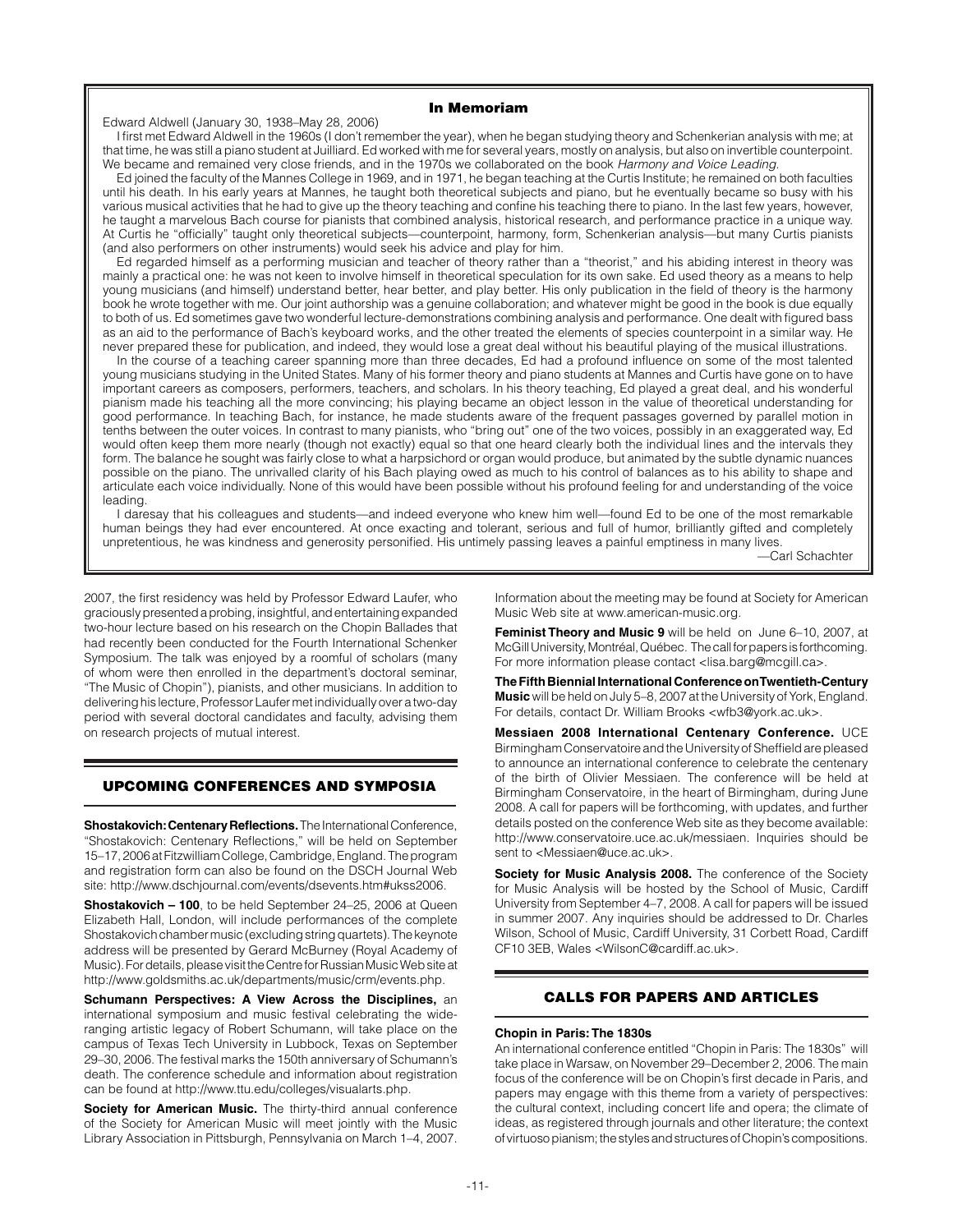We invite proposals for papers, including abstracts (no longer than 500 words). Papers should have a maximum duration of 30 minutes, and should be written in one of the three following languages: English, German, or French. The deadline for proposals is August 30, 2006, and papers should be sent to the Institute before November 15, 2006. Accommodation will be provided for all participants during the conference. The proceedings will be published and authors will receive a fee. The conference preparation is led by the academic program coordinator of The Fryderyk Chopin Institute, Artur Szklener. For further details, please contact The Institute Office: Plac Pilsudskiego 9, 00-078 Warszawa, Poland; e-mail: <nifc@nifc.pl, aszklener@nifc.pl>.

## On the Relationship of Imitation and Text Treatment: The Motet Around 1500

"On the Relationship of Imitation and Text Treatment: The Motet Around 1500," an International Musicological Conference, will be held at the University of Wales, Bangor, Wales on March 29–April 1, 2007. Proposals are encouraged on (but not limited to) the following themes: questions of musical historiography and periodisation; text treatment and imitation as defining factors of motet composition and stylistic change; motet repertoires of individual composers, sources, or regions; motet styles around 1500 in relation to earlier or later periods; the impact of music theory, musical aesthetics, or attitudes about music on motet writing. Please send paper proposals for papers of 25–30 minutes in length (with an abstract of no more than 250 words) by August 31, 2006 to: Professor Thomas Schmidt-Beste, School of Music, University of Wales, Bangor, Bangor Gwynedd LL57 2DG; <mus205@bangor.ac.uk>.

# Performance Practice: Issues and Approaches

The Department of Music of Rhodes College invites proposals for papers and performances for a conference on "Performance Practice: Issues and Approaches," to be held March 4–6, 2007. Proposals on a wide range of topics are encouraged, including, but not limited to: issues relating to specific composers, geographic areas, and periods of music history from the Middle Ages to the twentieth century; performance practice of repertoires outside the traditional canon of Western music; and the impact of technology on performance practice. Abstracts of papers appropriate for the conference should be sent by mail or (preferably) e-mail by September 1, 2006 to: Dr. Tim Watkins <watkinst@rhodes.edu>, Department of Music, Rhodes College, 2000 North Parkway, Memphis, TN 38112. Abstracts should be no longer than 300 words and should indicate clearly the scope of research, methodology, and conclusions of the paper, as well as the significance of the conclusions. Paper presentations should last no longer than twenty minutes.

## Forum on Music and Christian Scholarship

The Forum on Music and Christian Scholarship seeks proposals for its upcoming annual meeting, which will take place at the Yale Institute of Sacred Music, New Haven, CT, March 9–10, 2007. Papers on any topic pertaining to music and Christian scholarship are welcome. Similarly, we invite submissions representing a variety of approaches and perspectives: history, theory and analysis, philosophy and theology, ethnomusicology, critical theory, and the like. Papers will be twentyfive minutes long. Proposals for panels are also welcome. Please send a 300-word abstract that includes your name, affiliation, and contact information to the chair of the program committee by October 1, 2006: Markus Rathey, Yale University, Institute of Sacred Music, 409 Prospect Street, New Haven, CT 06511; <markus.rathey@yale .edu>. For more information about FMCS and previous conferences, see their Web site at www.fmcs.us.

## Society for Seventeenth-Century Music

The Society for Seventeenth-Century Music will hold its fifteenth annual conference on April 19–22, 2007 at the University of Notre Dame in South Bend, IN. Proposals on all aspects of seventeenth-century music—instrumental music, vocal music, music theory, etc.—and its cultural contexts are welcome, including those drawing on other fields as they relate to music. As 2007 marks the 300th anniversary of the death of Dietrich Buxtehude, proposals relating to Dietrich Buxtehude's music and cultural milieu are particularly encouraged. Abstracts may be submitted by e-mail or postmarked by midnight, October 1, 2006. For details, see http://www.arts.uci.edu/sscm/.

## Beyond Grieg: Edvard Grieg and his Diverse Influences on Music of the Twentieth and Twenty-First Centuries

The International Grieg Society is organizing an international research conference in Bergen, Norway, May 30—June 2, 2007. The main conference language will be English. Abstracts must be received by October 1, 2006, and the full papers are due on February 1, 2007. For details, please see the International Grieg Web site at http://griegforum .no/griegsociety/default.asp?Id=3813&kat=462&sp=2.

## American Handel Society

The American Handel Society invites submissions of abstracts for papers to be given at the American Handel Festival, which will be held at Princeton University on April 19–21, 2007. Festival concerts will include a semi-staged performance of Handel's *Hercules* and a chamber concert organized around the theme of "Handel's London." Papers on any topic connected with Handel's life and music are invited, but we especially encourage submissions related to the music being performed, such as Handel's treatments of myth, masculinity, and heroism; the secular oratorios; Handel's chamber works and arrangements for London; or his London circle of friends and colleagues. Abstracts of no more than 500 words should be sent by December 15, 2006. Electronic submissions are preferred, and may be sent to <robert-ketterer@uiowa.edu>. Surface mail should be sent to Prof. Robert Ketterer, Department of Classics, 210 JB, University of Iowa, Iowa City, IA 52245.

#### College Music Society

The College Music Society will hold its Fiftieth National Conference November 15–18, 2007, in Salt Lake City, Utah, in conjunction with the 2007 National Conference of the Association for Technology in Music Instruction (ATMI). The 2007 Program Committee welcomes (1) proposals concerning interdisciplinary initiatives in teaching, research, and performance; (2) proposals with specifically interdisciplinary emphasis among music disciplines or with other disciplines. A Special "Building Bridges" panel sessions will address cross-over issues among music theory and other disciplines. Proposals for these 55 minute sessions are to include short papers, an invited respondent (not a theorist), and must allow for discussion time. The featured disciplines in 2007 include Music Theory, Music Education, and Musicology. The proposal deadline is January 20, 2007. See http://www.music .org/cgi-bin/showpage.pl?tmpl=/profactiv/conf/natl/natlhome&h=40 for proposal guidelines.

# news from regional and Affiliate theory societies

The Catholic University of America will host the fifth annual meeting of the **Music Theory Society of the MidAtlantic** on Friday, March 23, 2007 beginning at 1:00 p.m. and concluding Saturday afternoon, March 24. All are invited to attend. Papers on a variety of topics are planned and the program and paper abstracts will be posted on the MTSMA Web site, mtsma.shorturl.com. Registration, local arrangements (including area attractions), and program (with abstracts) will also be posted. The Dorothy Payne Best Student Paper and Prize will be awarded at the Friday Banquet. Those wishing to serve the Society as vice president, treasurer, or as members of the executive board are invited to place their name in nomination by January 1, 2007 with the chair of the nominating committee, Eric McKee (Pennsylvania State University). Steven Strunk (Catholic University of America) is chair of local arrangements and Michael Klein (Temple University) is the program committee chair.

The **Music Theory Society of New York State** (MTSNYS) typically holds its conferences at big prestigious universities. This past year was an exception, as MTSNYS held its conference at Skidmore, a small prestigious college located in Saratoga Springs, on April 8–9. 2006. The conference was highlighted by two free concerts, one by pianist Richard Hihn and another by jazz vocalist Nnenna Freelon.

A highlight of the conference was a session in tribute to the late Jonathan Kramer. This tribute, which was organized by Diane Urista (Oberlin), included presentations about Kramer's compositions and scholarship, as well as presentations whose ideas and methodologies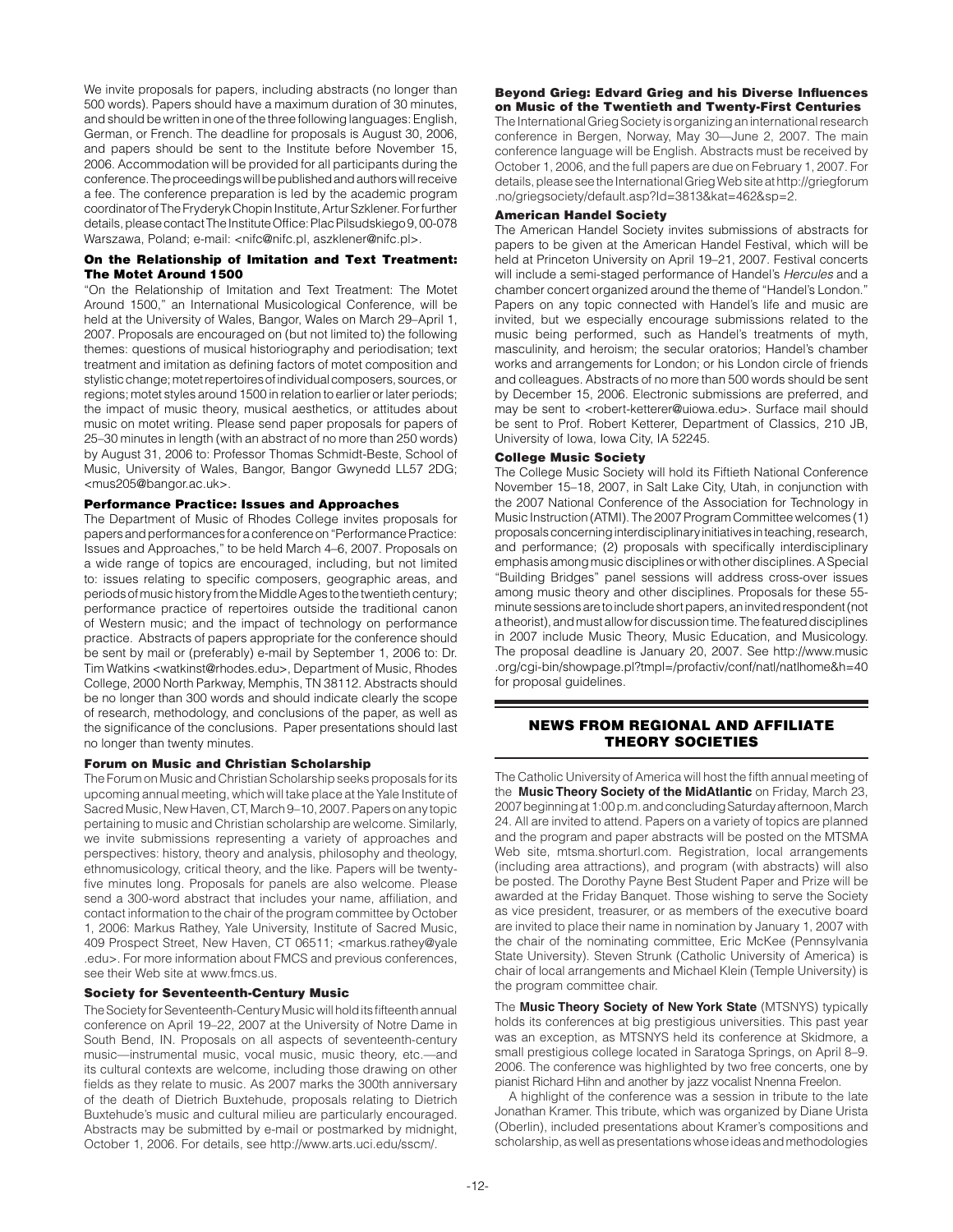were influenced by Kramer. There were also various sessions devoted to the theory and analysis of jazz. Among these was a special session by Steve Larson (University of Oregon) and Keith Waters (University of Colorado) devoted to the analysis of a selection from Bill Evans's recording, "Conversations with Myself," followed by a jazz analysis roundtable discussion chaired by Patricia Julien (University of Vermont). Other sessions were devoted to the analysis of Baroque music, post-1900 theory and analysis, and the music of Mozart and Brahms. The winner of the 2006 Patricia Carpenter Emerging Scholar Award was Vasili Byros (Yale) for his paper, "'Tonal oder Atonal?': Interval Cycles, Whole-Tone Tonality, and the Dialectics of Musical Process in Berg's Piano Sonata, op. 1." The local arrangements chair for the conference was Benjamin Givan (Skidmore); the program chair was Chandler Carter (Hofstra).

The next MTSNYS conference will be held on April 14–15, 2007 at Fordham University, New York City. The program committee invites proposals for papers and presentations on any topic related to music theory and particularly welcomes those that touch on the theme of "Technology and Music Theory." For details, see http:www.Ithaca .edu/music/mtsnys/2007\_call.html.

The officers of MTSNYS are L. Poundie Burstein (CUNY), president; Shaugn O'Donnell (CUNY) vice president; Lisa Behrens (CUNY), secretary; Jeannie Guerrero (Eastman), treasurer; and board members Norman Carey (Graduate Center, CUNY), Charlotte Cross, Panyotis Mavromatis (NYU), and Lynne Rogers (William Paterson). Members of MTSNYS include those who live in and around New York State, as well as anyone interested in any aspect of music theory. Membership comes with a subscription to the journal *Theory and Practice.* Those wishing to join may register and pay dues online through PayPal at http://www.ithaca.edu/music/mtsnys/joining.html. For inquires about membership, please contact the secretary, Lisa Behrens, c/o Music Department, Graduate Center CUNY, 65 Fifth Avenue, New York NY 10016-4309, or at <lsbehrens@yahoo.com>.

**Music Theory Midwest**'s Seventeenth Annual Conference was held May 12–13, 2006 in the stunning new facilities at Ball State University, in Muncie, Indiana. The local arrangements chair Eleanor Trawick (Ball State University), along with Michael Oravitz (Ball State University), Eunhye Kim (Ball State University), and Melissa Hoag (Indiana University and IUPUI) adroitly set the stage for a stimulating series of papers. Julian Hook (Indiana University) chaired the program committee, which included Leslie David Blasius (University of Wisconsin–Madison), Stuart Deaver (University of Kansas), Melissa Hoag (Indiana University and IUPUI), Nadine Hubbs (University of Michigan), Ronald Rodman (Carleton College), and Claire Boge (Miami University), *ex officio.* Session topics included Music, Language, and Metaphor; Topics in Twentieth-Century Music; Time and Unity in Tonal Music; Wagner; Brahms and Metric Conflicts; Medieval and Renaissance Music; and Intervals, Transformations, and *Tonnetze.* Our keynote speaker, Gregory Proctor (The Ohio State University), entertained and challenged listeners with his talk "Real and Apparent Simplicity in Musical Explanation, Occam's Razor and Music-Theoretic Wormholes."

Among the highlights of the conference were the twelve student papers competing for the Arthur J. Komar Student Paper Award, which made a difficult job for the Komar Committee: Frank Samarotto (Indiana University), chair; Per Broman (Bowling Green State University), and Philip Stoecker (Oberlin College Conservatory). The award was presented to René Rusch Daley (University of Michigan) for her paper "Rethinking Conceptions of Unity: Schubert's Moment Musical, op. 94, no. 2." Honorable mention went to two papers: "Sonata Rhetoric and Transformational Processes in the First Movement of Rochberg's String Quartet no. 6" given by Mustafa Bor (University of British Columbia) and "A Generalized Interval System for Rameau's Music and Thought" given by Justin P. Hoffman (Columbia University).

Next year's conference will be hosted at the University of Kansas in Lawrence April 13–14, highlighted by a large program Friday evening around the theme of decadence and the circus and featuring the KU Wind Ensemble performing John Corigliano's new symphony, Circus Maximus, as well works by Florent Schmidt, Vincent Persichetti, and William Schuman. Deron McGee will coordinate local arrangements, with Scott Murphy's assistance. Deadlines for proposals will be moved

up to accommodate the earlier conference date.

Many thanks go to this year's nominating committee, chaired by Claire Boge (Miami University). Congratulations go to newly elected (or re-elected) officers: Shersten Johnson (University of St. Thomas), secretary; Stan Kleppinger (Butler University), Scott Murphy (University of Kansas), area representatives; and Christopher Brody (University of Minnesota), student representative. The continuing officers include Claire Boge (Miami University), president; Ron Rodman (Carleton College), treasurer; Karl Braunschweig (Wayne State University), Gretchen Foley (University of Nebraska–Lincoln), area representatives; and Melissa Hoag (Indiana University and IUPUI), student representative. Our thanks to outgoing area representatives: Julian Hook (Indiana University), Neil Minturn (University of Missouri– Columbia), and student representative Joseph Hupchick (University of Cincinnati College-Conservatory of Music).

MTMW welcomes members from all geographic areas. Annual dues are \$15 for regular membership, \$20 for joint membership, and \$10 for student or emeritus, and may be sent to Ronald Rodman <rrodman@carleton.edu>, MTMW Treasurer, Music Department, Carleton College, 1 North College Street, Northfield, MN 55057. Donations to the Arthur J. Komar Student Award are always welcome. More information can be found at the MTMW Web site, http://www.wmich .edu/~mus-theo/mtmw/.

MTMW draws its officers and executive board from the Great Lakes and Great Plains states, including Michigan, Ohio, Kentucky, Wisconsin, Indiana, Illinois, Minnesota, Iowa, North Dakota, South Dakota, Kansas, Nebraska, Missouri, Tennessee, Oklahoma, and Arkansas. David Loberg Code (Western Michigan University) continues to maintain the MTMW Web site. Anyone from the area interested in participating more actively as an officer or committee member is encouraged to volunteer by contacting Claire Boge <bogecl@muohio .edu>.

**Music Theory Southeast** held its fifteenth annual meeting on March 3–4 at the University of North Carolina at Chapel Hill. The program committee, chaired by Boyd Pomeroy (Georgia State University), scheduled sessions on scales in theory and practice, Brahms's op. 119 pieces, meaning and metaphor, unity and continuity, modernism, uncommon-practice tonality, and transformational approaches to harmony and rhythm. William Rothstein (Queens College and Graduate Center, CUNY) gave the keynote address, "Why Theorists Should Pay Attention to Nineteenth-Century Italian Opera; or, Confessions of a Reformed Germanophile Snob." It gracefully described his close and long-standing relationship with nineteenth-century Italian opera and showed how that repertory, pace Schenker, holds many beauties and fascinations for scholars of tonality as well as lovers of music. The prize for the best student paper went to Michael Baker (Indiana University) for his paper "Parsimonious Voice-Leading in Debussy: the "Fêtes" movement from the Nocturnes," which presented parsimonious voice leading and an abstract transformational network among all forms of 4-27 in the movement. The results of our elections included the election of Paul Wilson (University of Miami), president, and Deborah Burton as member-at-large. Matthew Shaftel agreed to serve another term as treasurer of the organization. MTSE thanks Jocelyn Neal (UNC–Chapel Hill) for all her excellent work as local arrangements chair for the conference and James Mathes for his fine service as president over the past two years.

The next meeting of MTSE will be held at the University of Georgia in Athens on March 16–17, 2007. It will be a joint conference with the South Central Chapter of the American Musicological Society and the Southeast and Caribbean Chapter of the Society for Ethnomusicology. The chair of the program committee for the conference is Mauro Botelho (Davidson College). A call for papers and proposals will be issued soon. For the program and abstracts of the 2006 conference, plus names and contact information for our officers, please visit our Web site at http://music.uncg.edu/mtse>.

The twenty-first annual meeting of the **New England Conference of Music Theorists** was held on April 21–22, 2006, at the Hartt School, University of Hartford. Attendees were treated to a varied and absorbing program of papers on nineteenth- and twentieth-century music and theoretical topics. Members of the program committee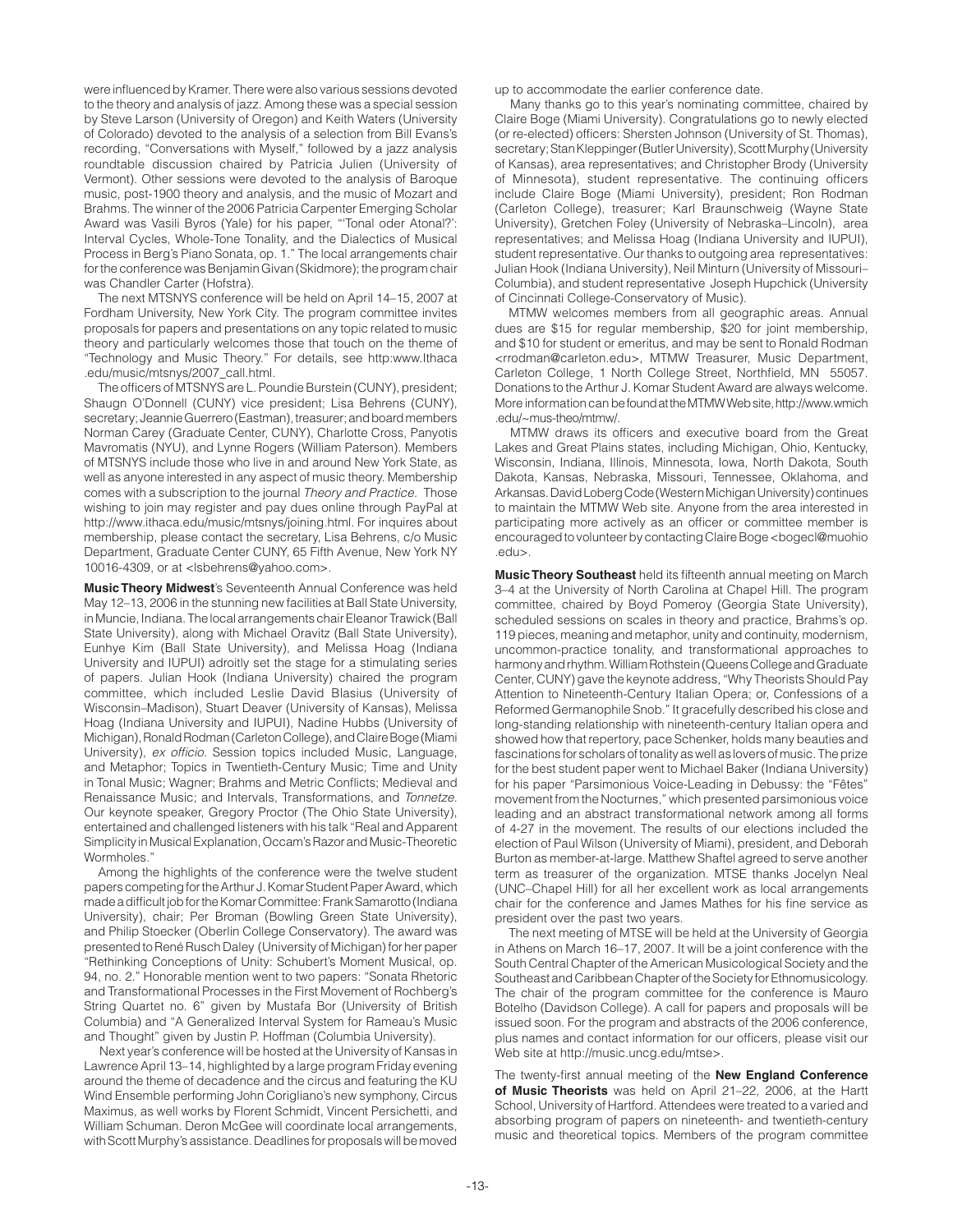for the meeting were Roger Graybill (New England Conservatory), chair; Sigrun Heinzelmann (University of Massachusetts–Amherst), and Ian Quinn (Yale University). Local arrangements chair was Patrick Miller. At the meeting, Margaret Thomas (Connecticut College) was elected to a second term as NECMT secretary. Continuing members of the executive committee are David Kopp (Boston University), president, and Edward Gollin (Williams College), treasurer. Members of the nominating committee were Gary Karpinski (University of Massachusetts–Amherst), chair, Janet Schmalfeldt (Tufts University), and Paula Telesco (University of Massachusetts-Lowell)

NECMT's twenty-second annual meeting will be held in spring 2007 at Tufts University. For further information, including the call for papers, please visit our redesigned Web site at www.necmt.org, which is maintained by Stuart Woronecki (University of Connecticut). The deadline for paper submissions is November 27, 2006. Membership information and forms are also available on the Web site.

The **Oklahoma Music Theory Round Table**, the world's oldest professional music theory society, will meet on October 13, 2006 at Cameron University in Lawton Oklahoma. We will have a guest presentation by Prof. Nico Schuler of Texas State University and a round-table discussion on teaching analysis to undergraduates. For information on this meeting, please contact Prof. Greg Hoepfner <gregh@cameron.edu>, (580) 581-2449. For more information on the Round Table, visit our Web site at http://faculty-staff.ou.edu/S/ Kenneth.D.Stephenson-1/omtrt.html, or contact Ken Stephenson <kstephenson@ou.edu>, (405) 325-1650.

The **Rocky Mountain Society for Music Theory** (RMSMT) met on March 31–April 1, 2006 at the Lamont School of Music at the University of Denver. RMSMT joined with the Rocky Mountain Chapter of the American Musicological Society and the Southwest Chapter of the Society for Ethnomusicology. Scholars from across the United States and Canada presented fifteen papers on a wide variety of theoretical and analytical topics. The program committee included Frank Riddick (Northern Arizona State), Steve Bruns (University of Colorado), Lisa Derry (Albertson College of Idaho), Ellon Carpenter (Arizona State University), and Steve Lindemann (Brigham Young University). The local arrangements were handled by AMS people at the University of Denver, John Sheinbaum and Suzanne Moulton-Gertig. The 2007 meeting will be held at Arizona State University in Tempe. Contact Prof. Ellon Carpenter <ellon.carpenter@asu.edu> for information about next year's meeting.

The **South Central Society for Music Theory** held its 2006 meeting at the University of Southern Mississippi on March 10–11, 2006. Prof. Kevin Swinden (Wilfred Laurier University, Ontario) was the keynote speaker. The program committee, which was chaired by Scott Baker (University of Southern Mississippi), included Laurdella Foukles-Levy (University of Mississippi), Donald LeRoy (Lee University), and Michael Baker, student representative (Indiana University), scheduled sessions on the history of theory, narrative approaches, directional tonality, sonata theory, perspectives on traditional methodologies, and time and rhythm in modern popular music.

The **Texas Society for Music Theory** held its twenty-eighth meeting on February 23–24, 2006 at the University of North Texas. The local arrangements committee, chaired by Frank Heidlberger, included Philip Baczewski and Stephen Slottow, and the program committee was comprised of Michael Berry (Texas Tech University), David Castro (University of Texas at Arlington), Tim Cutler (Austin College), and Cynthia Gonzales (Texas State University, San Marcos). A highlight of the TSMT meeting was a session entitled "Robert Ottman Remembered — Past and Present Issues in Music Theory Pedagogy." The Keynote Address, "Schenker's 'Missing' Book: the Evolution of Schenker's *Der freie Satz*" was delivered by Charles Burkhart (Queens College and Graduate Center, CUNY). The TSMT officers include Edward Pearsall (University of Texas, Austin), president; Jana Millar (Baylor University), treasurer; and Philip Baczewski (University of North Texas), secretary.

The **West Coast Conference for Music Theory and Analysis** held its 2006 meeting from April 21–23 at the University of British Columbia

## Future SMT Meetings

| 2006 November 2–5   | Los Angeles, CA<br>(joint meeting with AMS) |
|---------------------|---------------------------------------------|
| 2007 November 15-18 | Baltimore, MD<br>(solo meeting)             |
| 2008 November 6-9   | Nashville, TN<br>(joint meeting with AMS)   |

in Vancouver. Many thanks are due to Alan Dodson (University of British Columbia), who took care of local arrangements. The Program Committee, consisting of Alan Dodson, Richard Kurth, John Roeder, and Jack Boss *(ex officio)* created a varied schedule that included sessions on North American composers, early music, Schoenberg, music and meaning in fin-de-siècle Vienna, and the twentieth century. The highlight of our weekend was a keynote presentation by Harald and Sharon Krebs (University of Victoria), which illustrated (through the magic of PowerPoint and the performing talents of the Krebses) the multitude of ways nineteenth-century song composers vary the metrical patterns suggested by their texts. And the Saturday session was summed up beautifully with dinner and discussion at Enigma, one of Vancouver's many excellent restaurants. We are still seeking nominations for the important position of secretary-treasurer (selfnominations are welcome), and hopefully an election will be held during the business meeting in 2007.

Tentative plans are to hold our 2007 meeting at the University of Utah in Salt Lake City. This will probably be a joint meeting with the Rocky Mountain Society for Music Theory, continuing our pattern of meeting together during odd years. An official date has not been set yet, but more information regarding the call for papers will be available through our Web site, http://wccmta.org, in the fall; we will also distribute flyers at the SMT meeting in Los Angeles. The West Coast Conference invites all who are interested in music theory and analysis to join us. Membership fees are \$10 (individual) and \$5 (student/retired), and should be sent to Jack Boss, School of Music, 1225 University of Oregon, Eugene, OR 97403-1225. If you have questions or comments regarding the WCCMTA, please contact the president, Jack Boss at <jfboss@uoregon.edu> or (541) 346-5654.

# news from international societies

The **Canadian University Music Society** and the Canadian Association of Music Libraries, Archives, and Documentation Centres held their 2006 conference jointly May 28–31, 2006 at York University. The conference consisted of a balance of over forty papers, one keynote address, one panel, two recital-concerts, two lecture-recitals, and a composers's concert. Of the papers, at least ten were in the area of music theory, ranging from Tinctoris's *varietas* to Dallapiccola's early dodecaphony and voice-leading practices in the works of Canadian composer Jacques Hétu. The program is available in MS-Word format at http://www.cums-smuc.ca/conference/Schedule2006.doc.

Current membership dues run for the calendar year and are \$60 (Canadian) for regular members and \$30 for students, independent scholars, and retired persons. A membership form can be found at http://www.cums-smuc.ca/membership/join.html. Members receive: *Intersections:* A *Canadian Journal of Music,* containing refereed articles on a wide range of musical topics as well as reviews of current books; our online newsletter; and access to a host of other services through our Web site. Members also are able to participate in the annual conferences through submissions.

The sixth conference of the **Gesellschaft für Musiktheorie** will be held at the Hochschule für Musik Franz Liszt in Weimar on October 6–8, 2006. The conference topic is "Musiktheorie und Vermittlung"; the conference organizer is Professor Klaus Heiwolt from the Hochschule für Musik Franz Liszt. Information about the conference is available at www.hfm-weimar.de or www.gmth.de.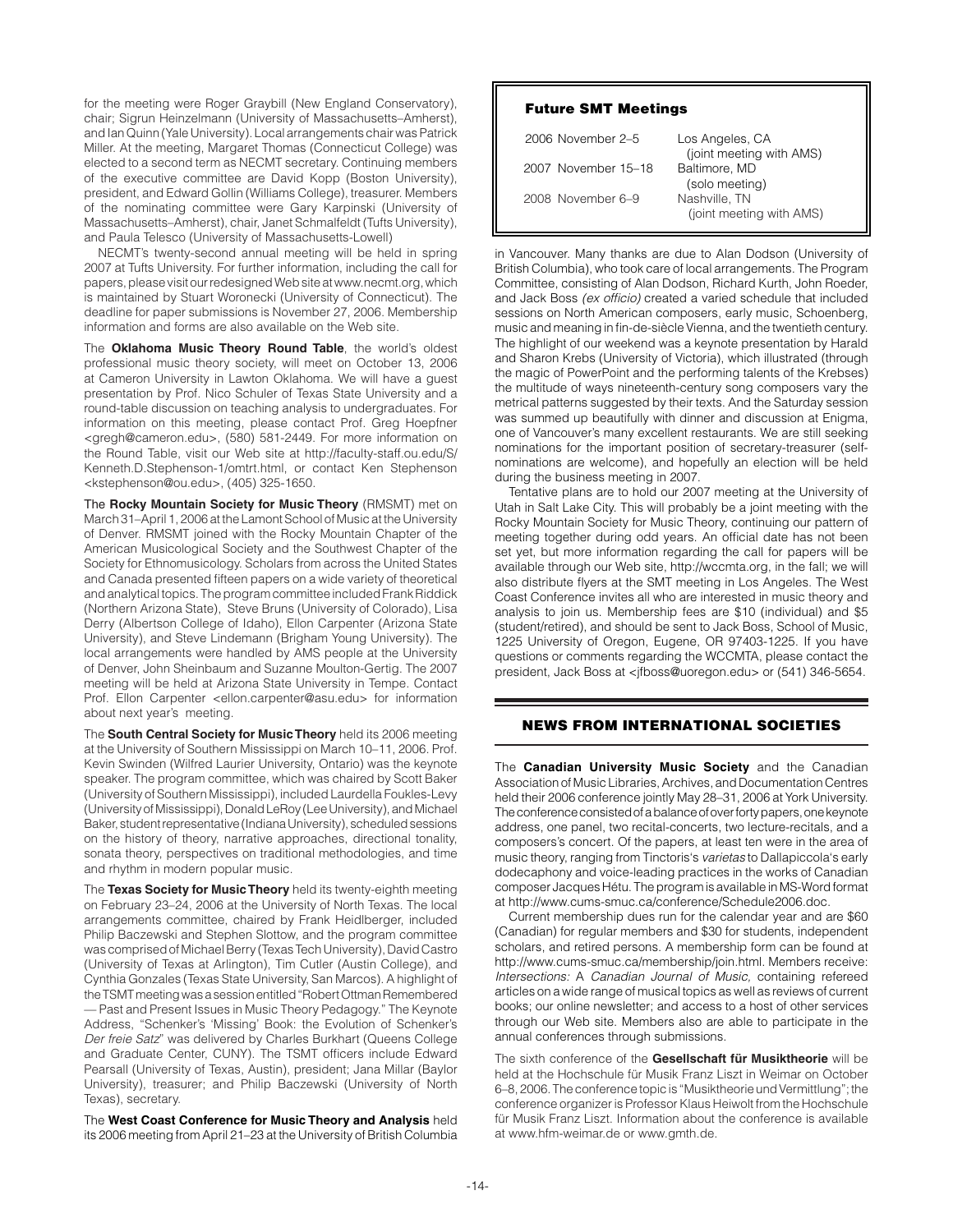# news from graduate student organizations

The **City University of New York's Graduate Students in Music** (GSIM) group held its ninth annual symposium entitled "Musical Spaces" on April 1, 2006. This year's conference embraced the many and varied meanings of music and space, and graduate students from across the subdisciplines of music were invited to present on topics ranging from gender and jazz to Schenker and Dalcroze. The following are highlights from among the nine papers presented: Thomas Robinson (CUNY Graduate Center) explored the properties of balance, force, and direction found among pitch-classes in his paper "Pitch-Class-Balance Space;" Jessica Payette (Stanford University) examined gendered connotations of the genre monodrama within the framework of Schoenberg's *Erwartung;* and Dana Borrelli (University of Massachussetts –Amherst), together with Jesse Pearlman-Karlsberg (Rensselaer Polytechnic Institute) , presented fieldwork about, and compositions based upon, modern practices of Sacred Harp singing. The keynote address, given by Professor Kofi Agawu (Princeton University), focused on Topic Theory, and generated a lively discussion among attendees. Moderators Joseph N. Straus, Anne Stone, and Stephen Blum (CUNY Graduate Center) also brought insightful and informed commentary to their respective sessions.

Next year's symposium will be held in late spring at the CUNY Graduate Center, 365 Fifth Avenue, and is still in the early stages of planning. In the meantime, feel free to contact Stephanie Jensen-Moulton at <sjensenmoulton@gc.cuny> with any questions about GSIM or next year's conference.

The **Music Theory Society at Florida State University** is pleased to announce its Twentyfourth Annual Music Theory Forum will be held on February 10, 2007 on the FSU campus in Tallahassee, Florida. The keynote speaker will be Professor L. Poundie Burstein (Hunter College and the Graduate Center, CUNY). The program committee invites proposals for papers and presentations on any topic related to music theory. The deadline for submissions is December 1, 2006. For the complete call for papers and more information, please visit us online at http://musictheory.aboho.com/forum .htm. The MTS at FSU executive board for 2006-7 includes Sean Atkinson, president; Rob Bennett, vice president; Bryn Hughes, secretary; Greg McCandless, treasurer; Chris Endrinal and Sarah Sarver, Forum co-chairs; and Jane Piper Clendinning, faculty advisor.

**GAMMA-UT,** the Graduate Association of Music and Musicians at UT, held its sixth annual conference at the University of Texas at Austin on Saturday, March 25, 2006. Graduate students in musicology, ethnomusicology, theory, and composition from University of Washington, Cornell, CUNY, Bowling Green State University, University of Kentucky, Florida State, University of North Texas, University of

Colorado-Boulder, University of Michigan, and University of California–Berkeley met to share their research. The conference consisted of sessions on Popular Music, Twentieth-Century Music, and Latin American Music, all of which engaged various methods for producing illuminating and interesting scholarship, and highlighted the interdisciplinary mission of GAMMA-UT. Lawrence Zbikowski (University of Chicago) gave an engaging keynote speech on the possibility of building a cognitive grammar of dance music using dance figures. The Tosca String Quartet, a professional string quartet based in Austin, performed the attending composers' works in an evening recital.

For more information on GAMMA-UT or the 2007 spring conference, please visit http:// gammaut.music.utexas.edu. The conference chair for 2006–07, Kim Schafer, can be contacted by e-mail at <gammaut@mail.music .utexas.edu>.

The highlight of the year for the **Graduate Theory Association of the Indiana University Jacobs School of Music** was our Fourteenth Biennial Symposium of Research in Music Theory, held on February 10–11. The focus of this year's symposium was "Issues in Musical Meaning," and it included vigorous participation from both current and former members of our organization. Invited papers were presented by Kevin Korsyn (University of Michigan) and Frank Samarotto (Indiana University), both of whom then participated in a stimulating panel discussion, chaired by Robert Hatten (Indiana University) addressing issues of musical meaning in current theoretical research. Also participating in the panel discussion were David Lidov (York University) and Marianne Kielian-Gilbert (Indiana University). After four paper sessions chaired by members of our organization, Professor Lidov capped off the symposium with his keynote address: "Some Remarks on the First Movement of Beethoven's Piano Sonata, op. 90, with Regard to Theories of Musical Representation of Bodily Movement."

The officers for the 2006–07 academic year are: Timothy Best, president; Daniel Arthurs, vice-president; Michael Vidmar-McEwan, secretary; and Kyle Fyr, treasurer. The GTA is currently planning a special Symposium on the topic of text and music, which will be held in February 2007. The call for papers is on our Web site at http://theory.music.indiana .edu/gta/.

## **The Midwest Graduate Music Consortium**

will hold its eleventh annual meeting on February 23–24, 2007 at the University of Chicago with Professor Scott Burnham (Princeton University) as the keynote speaker. The program committee invites graduate and advanced undergraduate students to submit abstracts for papers related to ethnomusicology, historical musicology, music theory and analysis, cognition, performance practice, pedagogy and education, or any other topic concerning the study and practice of music. We particularly welcome interdisciplinary studies. Abstracts must be received by November 10, 2006. For details,

## REGIONAL AND AFFILIATE THEORY SOCIETY CONTACTS

#### **Canadian University Music Society** James A. Deaville

deaville@mcmaster.ca

#### **Columbia Music Scholarship Conference** Ryan Dohoney cmsc@columbia.edu

#### **CUNY Graduate Students in Music**

Stephanie Jensen-Moulton Music Program CUNY – Graduate Center 365 Fifth Avenue New York, NY 10016 sjensen-moulton@gc.cuny.edu

#### **Music Theory Society at Florida State University**

Sean Atkinson College of Music Florida State University Tallahassee, FL 32306-1180 sea04e@garnet.acns.fsu.edu

## **GAMMA–UT**

Kim Schafer gammaut@mail.music.utexas.edu

#### **Indiana University Graduate Theory Association**

Timothy Best GTA, School of Music Indiana University Bloomington, IN 47405 tcbest@indiana.edu

## **McGill Music Graduate Students' Society**

Schulich School of Music McGill University mgs@music.mcgill.ca

#### **Midwest Graduate Music Consortium**

Cecilia Lo, MGMC Program Chair cclo@uchicago.edu

## **Music Theory Society of the MidAtlantic**

Pamela Poulin Peabody Conservatory of Music John Hopkins University 1 E. Mount Vernon Pl. Baltimore, MD 21202 poulin@peabody.jhu.edu

#### **Music Theory Midwest**

Claire Boge Department of Music Miami University Oxford, OH 45056 bogecl@po.muohio.edu

#### **Music Theory Society of New York State**

L. Poundie Burstein Music Department, Hunter College 695 Park Avenue New York, NY 10021 poundie@aol.com

(continued, p. 16)